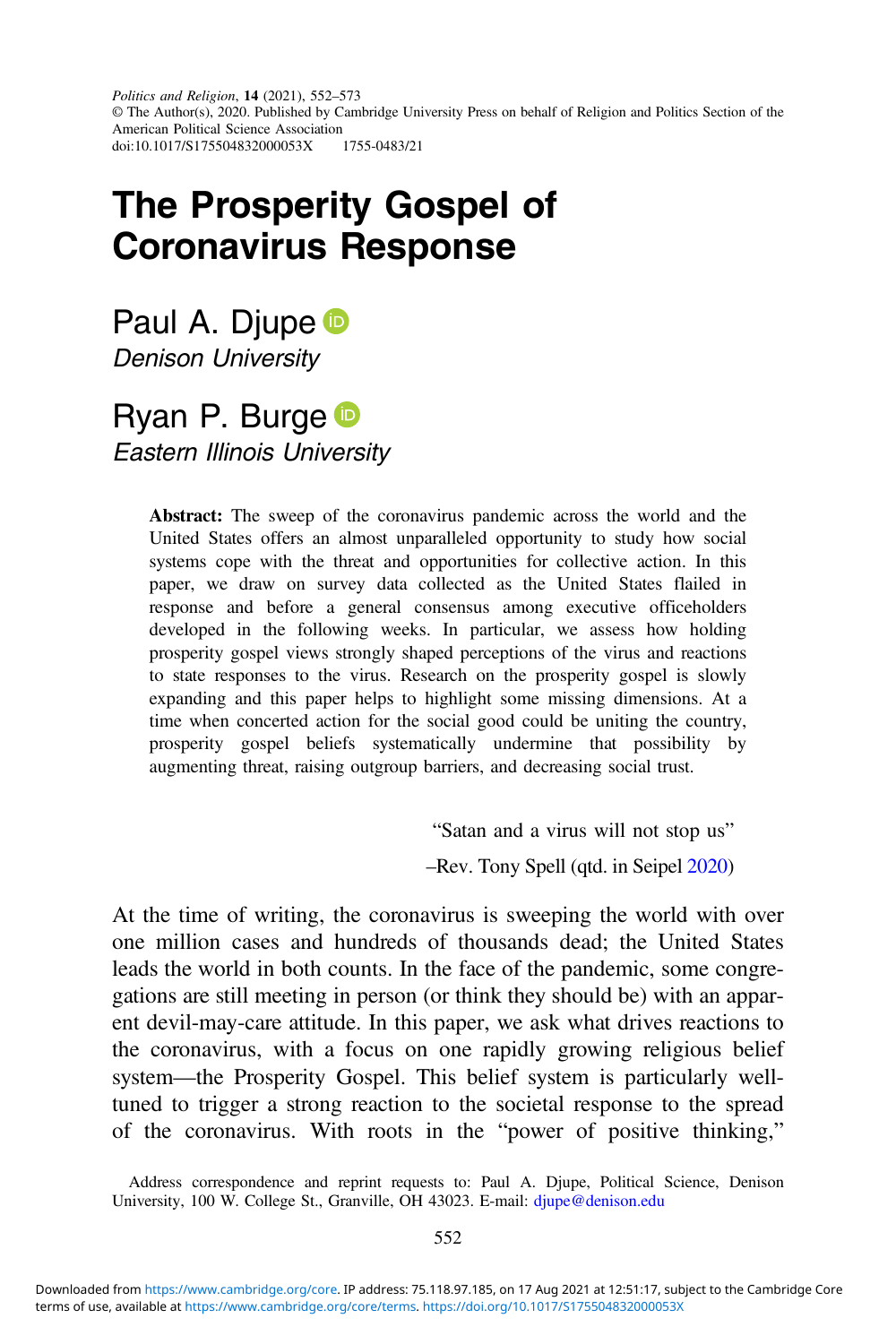Prosperity Gospel adherents vest power in their beliefs and in the church to achieve earthly goals, like health and wealth. As such, Prosperity Gospelers should react negatively to collective action encouraged by secular authorities and express a desire for the instrumentality of their wellbeing—the church—to remain open, despite the likely consequences (Burke [2020\)](#page-18-0).

To assess this, we draw on recent survey data gathered from March 23 to 27, 2020 that gauges public reaction to the coronavirus and includes measures appropriate to capture Prosperity Gospel beliefs (we capitalize Prosperity Gospel throughout the paper only to highlight its usage). We report observational results to highlight how this belief system is central to public reactions to church closings that reflect perceived agency of the church compounded by high barriers to outgroups. By dint of several, interlocking forces, Prosperity Gospelers stand apart from others in a way that indicates much broader effects than an understanding of it as individualism would suggest. We begin with a brief overview of religious belief research before turning to a discussion of the Prosperity Gospel specifically.

#### RELIGIOUS BELIEFS

Beliefs are understandings of how the world is—they are effectively perceived facts. This helps to categorize and distinguish religious beliefs, which include answers to questions about whether there is evil in the world, what behaviors are sinful, what is the nature of God, what happens after death, and what returns practitioners get for investing in worship. Beliefs pair well with values, which are commandments about how the world should be and how people should act. Together, beliefs and values in conversation constitute worldviews.

Given the influence of omnibus survey instruments in the social sciences, belief measures tend to be quite general and research has focused more on the strength of religious belief than the logic of specific strands of belief (e.g., Ben-Nun Bloom and Arikan [2013\)](#page-18-0). Put another way, investigating specific religious beliefs is less likely to draw on the GSS and ANES and instead is likely to come from special-purpose survey efforts. For instance, Froese and Bader [\(2010](#page-19-0)) examine the political implications of different conceptions of God—as angry, loving, masculine, etc. More loving visions of God drive more benevolent behavior (Johnson et al. [2013](#page-19-0); Shepperd et al. [2019\)](#page-21-0) and more social trust (Mencken, Bader,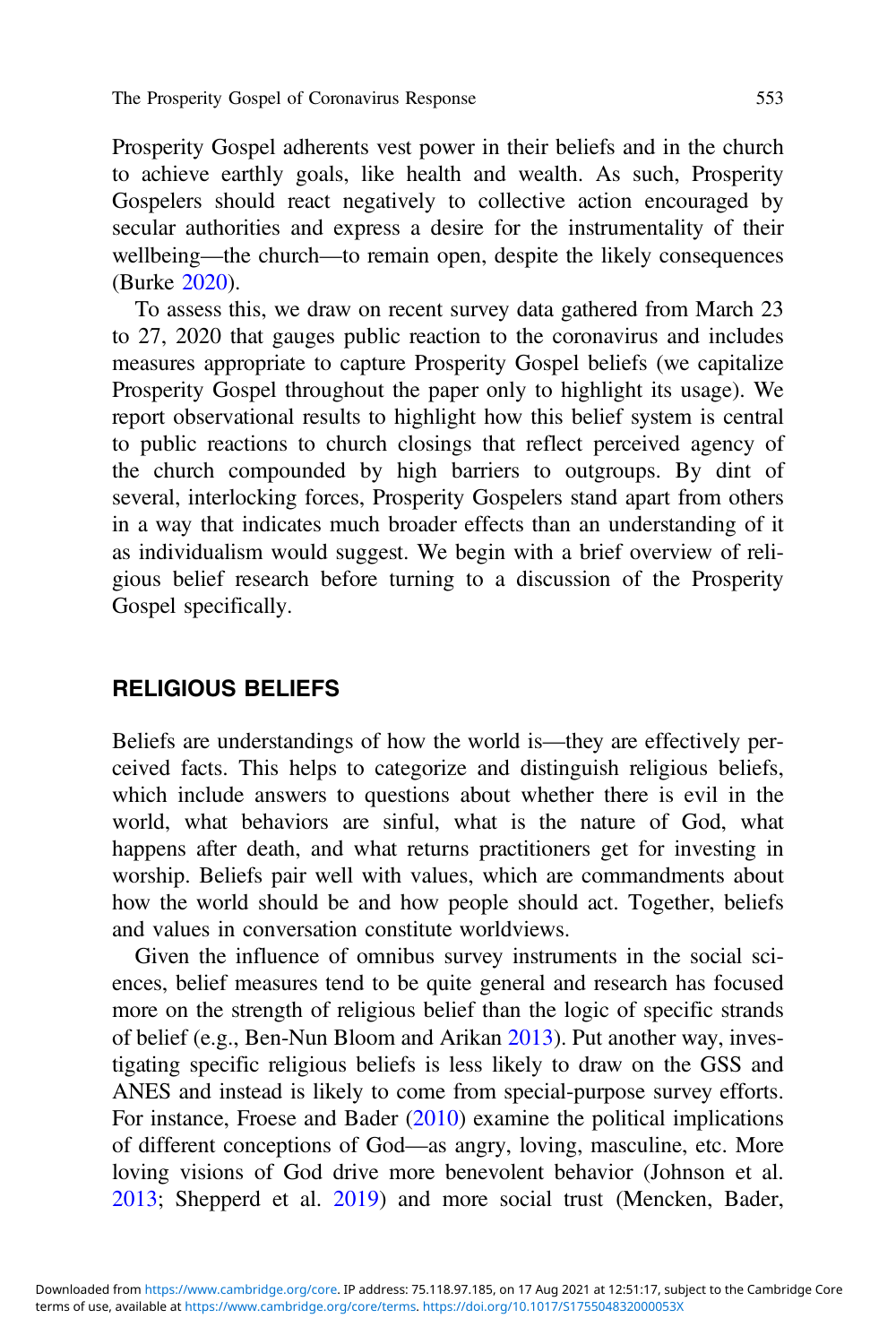and Embry [2009\)](#page-20-0), while more angry visions of God drive more punitive and aggressive public policy views (Thomson and Froese [2016\)](#page-21-0).

In another strand, research has linked religious beliefs in the "end times," a date at which a judgment process or great battle begins that heralds the end of the world, to environmental attitudes. Those who believe that the end is near have a shorter time horizon and are less likely to want to invest resources in environmental protection (Guth et al. [1995;](#page-19-0) Barker and Bearce [2012](#page-18-0)). And, of course, there is considerable work on views of the Bible (e.g., Kellstedt and Smidt [1993\)](#page-20-0), which are often proxies for other concepts—either for more specific beliefs or for the habits of mind implied. For instance, biblical literalism was long used as a proxy for dominion-over-nature beliefs in studies of environmentalism (e.g., Eckberg and Blocker [1989](#page-19-0); Guth et al. [1993](#page-19-0); Sherkat and Ellison [2007\)](#page-21-0). And biblical literalism has long been used as an indicator for dogmatism (Jelen and Wilcox [1990;](#page-19-0) [1991](#page-19-0)).

We intend to use Prosperity Gospel beliefs in an orthodox way (despite the irony). Prosperity Gospel beliefs convey a perceived factual basis for how believers are attached to the church and to others. The facts—that to be sick and poor is a sign of sin, that the church and belief are instruments of earthly power—have implications for how believers respond to this public health crisis in dangerous ways. We suspect that Prosperity Gospel is particularly well suited to an outsized reaction to the coronavirus response, but at a suitable point, we will compare the effects to other available measures of religious belief and behavior.

# AN OVERVIEW OF THE PROSPERITY GOSPEL

One of the most popular strains of Protestant theology in recent years is the Prosperity Gospel. This belief system rests on the assumption that those who are faithful to God and God's church will not just reap benefits in the afterlife, but will also gain health and wealth during this life, as well. This is succinctly summarized in the title of Joel Osteen's bestselling book, "Your Best Life Now," which sold over eight million copies in the decade after its release (Johnson [2014](#page-19-0)). Osteen, along with other international known pastors such as Kenneth Copeland, Creflo Dollar, and T.D. Jakes, reaches tens of millions of followers per week through television broadcasts and a social media presence with a message that is tinged with various levels of Prosperity theology (Dougherty, Neubert, and Park [2019\)](#page-19-0). In fact, there is some data that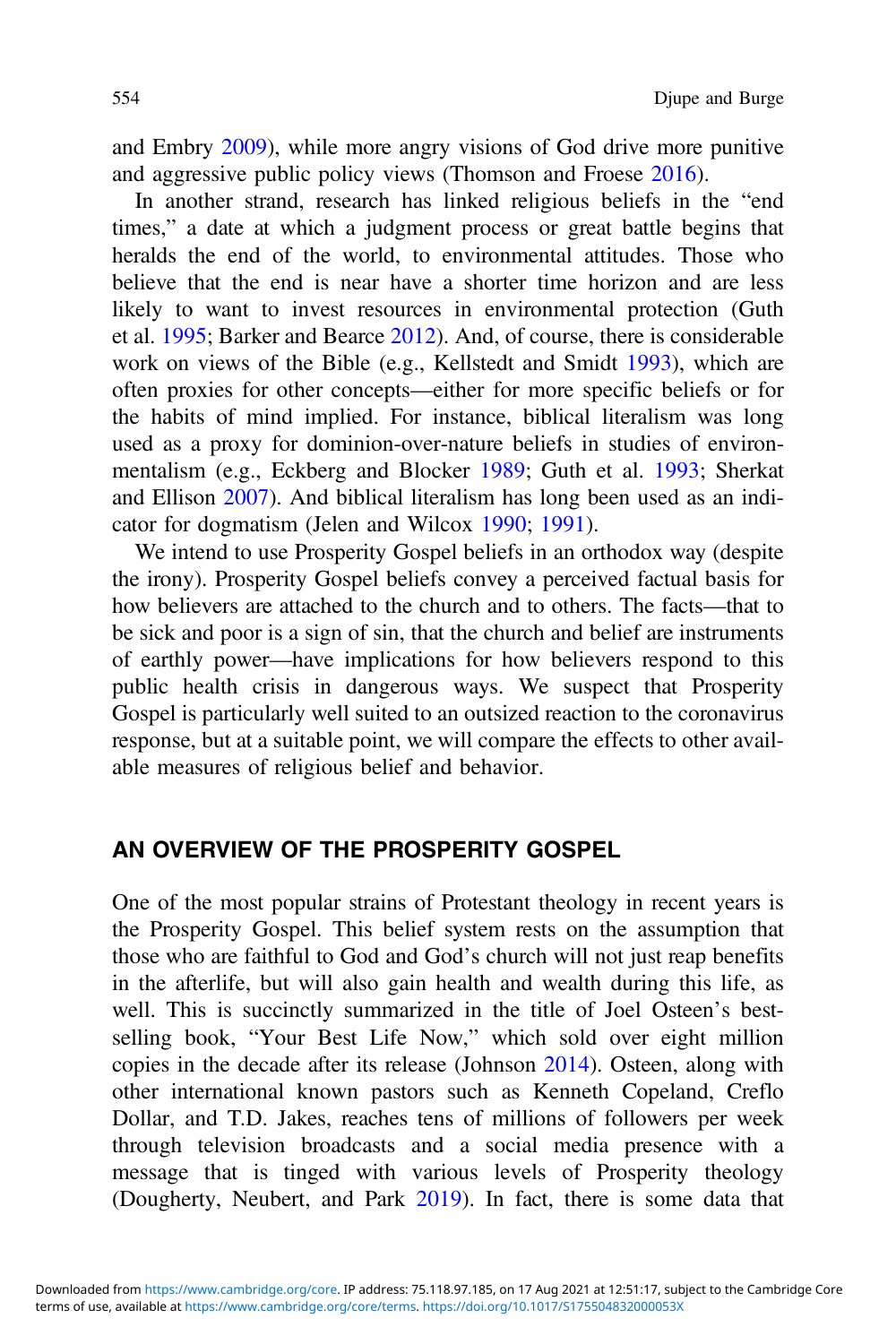indicates that half of the largest churches in the United States (over 10,000 attendees) teach theology that is rooted in the Prosperity Gospel (Bowler [2018](#page-18-0)).

Despite the apparently pervasive nature of Prosperity Gospel theology among American Christians, it has been dramatically understudied in the United States (though see, e.g., McDaniel [2016\)](#page-20-0). However, there has been a good amount of research in Africa, Asia, and Latin America that indicates that Prosperity beliefs do serve as a catalyst for entrepreneurial attitudes and social mobility (Woodberry [2006;](#page-21-0) Marsh and Tonoyan [2009](#page-20-0)) as well as political participation (McClendon and Riedl [2019\)](#page-20-0). A study in Ghana concluded that women who identified as Pentecostal (a tradition that is often linked with the Prosperity Gospel) were more likely to have higher annual incomes than women who affiliated with mainline Protestantism (Beck and Gundersen [2016](#page-18-0)).

However, that same finding has failed to replicate in the American context (Koch [2009\)](#page-20-0). On the contrary, a variety of scholarship has concluded that there is a strong negative cross-sectional relationship between Prosperity beliefs, income, and education (Schieman and Jung [2012;](#page-20-0) Burge [2017\)](#page-18-0). Journalists have speculated that one of the driving forces of the Great Recession was that those who believed in the Prosperity Gospel went deeply in debt to finance a superficial lifestyle and pursue an entrepreneurial path that did not pay off for most of them (Rosin [2009\)](#page-20-0). In essence, the same worldview that drove Ghanaian women to take risks and start their own businesses led Americans to borrow excessively and chase dreams with a low likelihood of success.

However, the full implications of the Prosperity Gospel and how it orients individuals to the social world are not well understood. For instance, does Prosperity Gospel act to comfort people or to elevate perceived threats? Do believers act individually as if the belief itself is sufficient, or do they react to threats to the collective set of believers?

Prosperity theology teaches that illness is a sign of sinful behavior (Bowler [2018](#page-18-0)) and that healing can be achieved through faith alone (Brouwer, Gifford, and Rose [1996\)](#page-18-0). Thus, when confronted with the possibility of a global pandemic such as COVID-19, a faithful believer should have nothing to fear. For instance, R.R. Reno, the editor of the influential Christian magazine First Things, argued that churches should defy government orders and continuing gathering. He wrote, "When we worship, we join the Christian rebellion against the false lordship of the principalities and powers that claim to rule our lives, including sickness and death"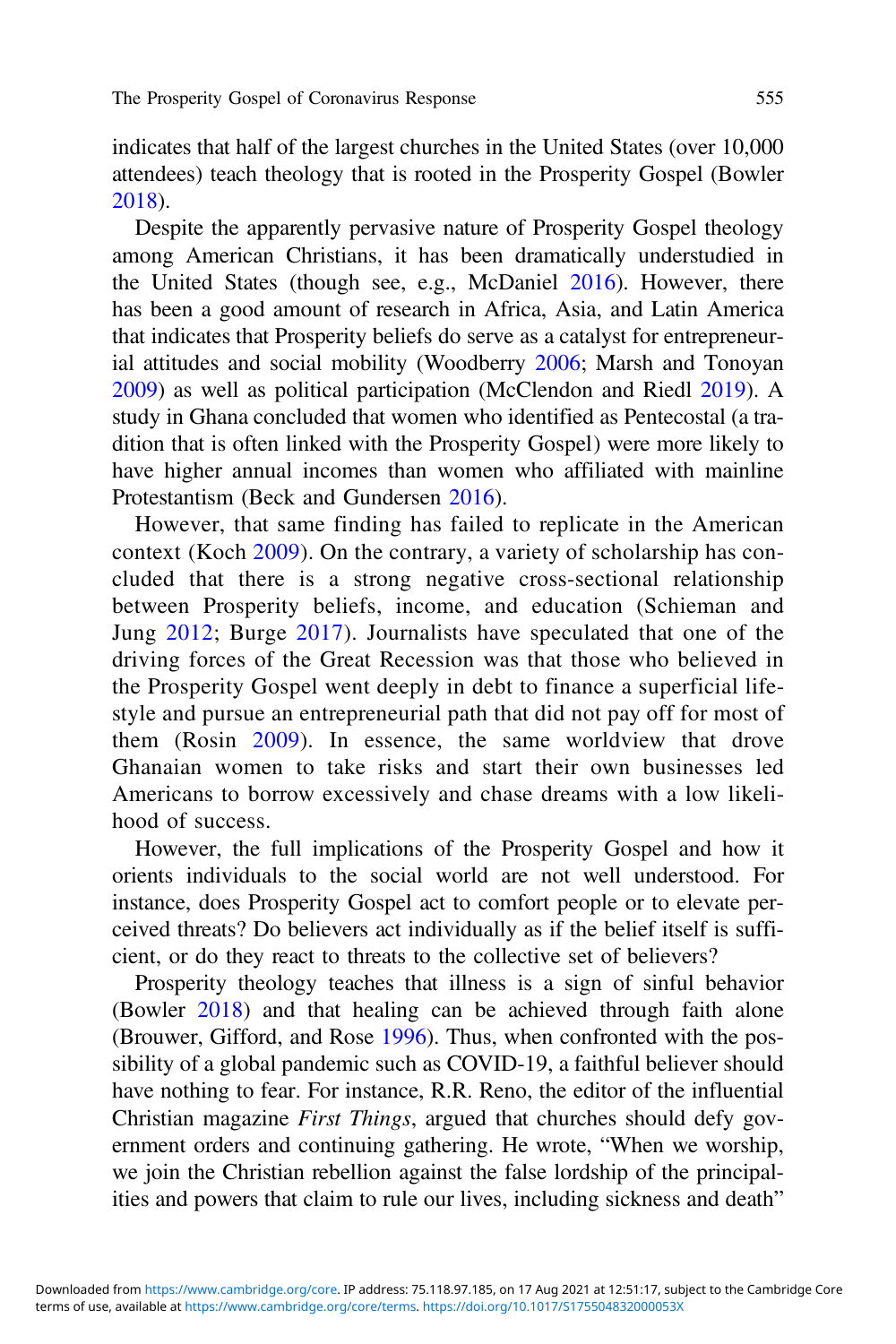(Reno [2020\)](#page-20-0). While Reno is no Prosperity theologian, this is one piece of the argument made when many churches remained open in the early weeks of the virus spread in the United States. For instance, Rev. Tony Spell of Life Tabernacle Church in Louisiana told a Baton Rouge newspaper, "When the paramedics can't get there, when the law enforcement can't get there, the Holy Ghost can get there and it will make a difference in someone's life" (Rocha [2020](#page-20-0)).

However, a crucial aspect of Prosperity theology is the belief that the church becomes the instrumentality of defense. The church enables followers to demonstrate their belief through giving and attendance, serving as a support network to overcome setbacks. Solid Rock Church in OH, one of the megachurches that have gotten considerable attention for remaining open (Kaleem [2020\)](#page-20-0), prominently displayed the passage from Hebrews (10:25) on their website, "Let us not give up the habit of meeting together, as some are doing. Instead, let us encourage one another all the more, since you see that the Day of the Lord is coming nearer." As, again, Rev. Spell argued, if a parishioner became sick, pastors serve as first responders: "If that is our command, they shall lay hands on the sick and they shall recover" (Rocha [2020](#page-20-0)). That is, it is not just the healing power of belief that matters, but the physical connection to the church and its pastorate that will bring the blessings of belief (and a stunning reversal of the Protestant Reformation).

Therefore, from one perspective, belief itself is God's armor and should be sufficient for protection. As one woman in OH driving to Solid Rock Church services put it, "I am covered in Jesus's blood" (CNN [2020\)](#page-18-0). On that basis, we would hypothesize that strong adherents to the Prosperity Gospel profess lower levels of concern about COVID-19. However, where there is smoke, there is likely to be fire. One reason why Prosperity preachers make claims about dominion over death is because of the profound fears that their followers have. But the other reason is that such claims are a priming exercise to elevate those concerns, which serves to maintain reliance on the pastor's services. From this perspective, we hypothesize a greater sense of threat from COVID-19 among Prosperity Gospel believers as well as greater defiance against social distance/gathering size orders.

A central thread to Prosperity Gospel belief systems is not just that belief can cure life's deficiencies, but that unbelief can harm. Put another way, poverty and sickness are signs of sin, a lack of belief, and perhaps even the work of the Devil. The latter is what Paula White was talking about when she called for all "Satanic pregnancies to miscarry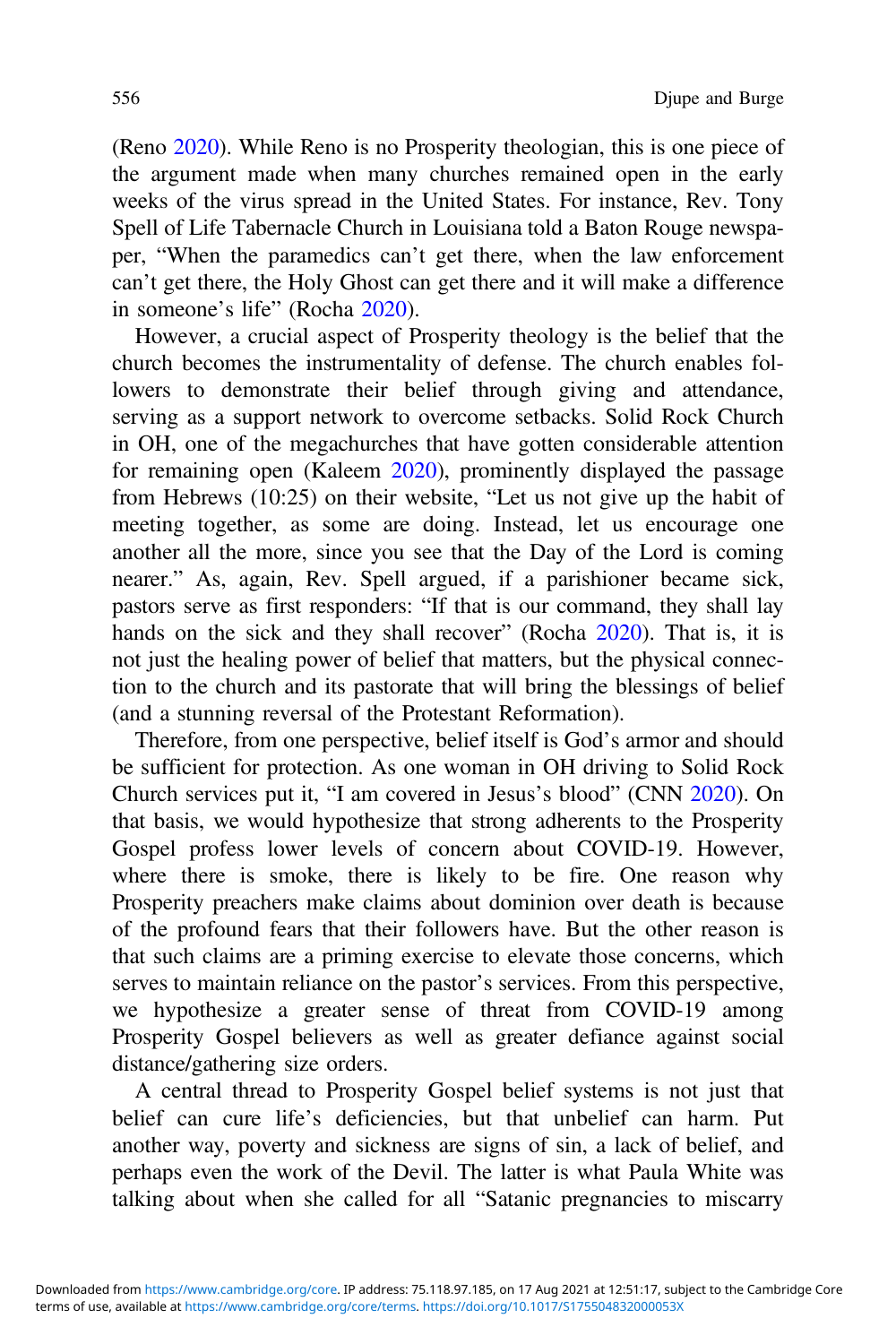right now" (Zaveri and Diaz [2020](#page-21-0)). Other Prosperity Gospel preachers make the link to the social dimensions of sin. For instance, Joel Osteen explicitly tells followers to avoid the sick and the poor: "You need to be careful about whom you surround yourself with, especially in difficult times. Misery loves company" (Osteen [2018\)](#page-20-0). One implication is the belief that individuals are responsible for social problems, which has a natural affinity with American conservatism (McDaniel [2016\)](#page-20-0).

It is hard not to see this as a direct attack on the fundamentals of collective action (see also Harris-Lacewell [2007](#page-19-0)). Others in similar circumstances are to be avoided, they are untrustworthy by dint of sharing your same concerns. The solution to those problems is not working with others, but the increasing reliance on belief and the church. Such Prosperity Gospel solutions are vertical, individual, and anti-social rather than horizontal, organizational, and social. In particular, we hypothesize that Prosperity Gospelers are more distrustful of others. They seem to take seriously the admonition of St. James who implored Christians "to keep oneself from being polluted by the world" (James 1:27 NIV).

The same logic can be applied on a societal scale, as well. If individual people who are sick and poor are not to be trusted because of their sin, then the widespread existence of poverty and health problems signifies an active, working presence of evil to promote so much sin. As such, we would expect that Prosperity Gospelers would be especially prone to conspiracy theories. We do not quite have the data to test that, except that early in the U.S. outbreak, right-wing commentators, including the President were arguing that the hysteria over the coronavirus was politically motivated. We hypothesize that Prosperity Gospel followers would be more likely to believe that notion.

But this also suggests a potential causal problem—are attitudes and beliefs that we find linked to the Prosperity Gospel actually just a function of being a Republican and being exposed to right-wing ideas? We grant it is possible that conservative commentators are driving these relationships, which is why we test interaction terms between party identification and Prosperity Gospel beliefs. We hypothesize that Prosperity beliefs will have less of an effect on Republicans, who are more frequently exposed to arguments consistent with the Prosperity Gospel. That means that Prosperity beliefs should be linked to a greater movement among Democrats and, to a lesser extent, independents, who are hearing messaging in church that differs from what Democratic elites are communicating.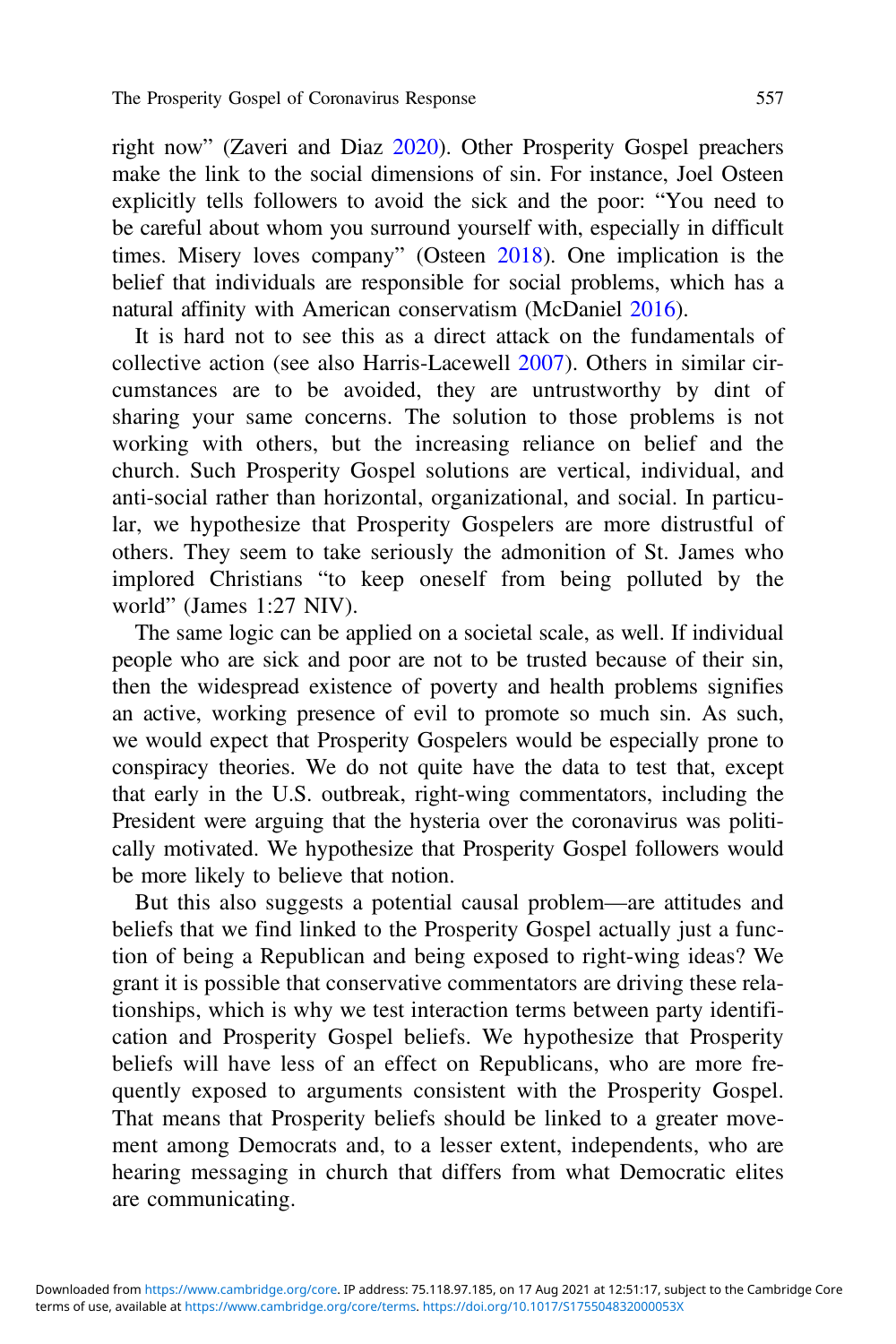# DATA AND MEASUREMENT

We draw on data collected from March 23 to 27, 2020, which was well before the coronavirus spread peaked in the United States. At this point, many, but not all, states had issued "stay at home" orders. Some states, such as MI, had exempted religious organizations from gathering limits (often 10 people), though they encouraged houses of worship to close voluntarily (as in OH), which most had done (Jenkins [2009\)](#page-19-0). Only five states in the Great Plains remained holdouts with no state-wide policy by mid-April. In these data, we found that only 12% of respondents reported their congregations to still be worshiping in person. Some high-profile congregations stayed open and, in some cases, defied orders to close that was the case in Florida (Mazzei [2020\)](#page-20-0) and Louisiana (Rocha [2020](#page-20-0); see also Reuters [2020\)](#page-20-0). This is to say that at the time of data collection there was still a national debate about whether houses of worship should close.

The roughly 3,100 respondents to our survey were supplied by Qualtrics Panels, filled according to quotas that match current Census distributions on age, region, and gender.<sup>[1](#page-18-0)</sup> The data are not generated by a probability sample, but instead from a set of panelists whose responses were screened for speed (those who took the survey too quickly were kicked out of the sample) and accuracy (we included several attention check questions).

Social science has just begun to operationalize the Prosperity Gospel into survey questions in recent years. As such, there is no widely accepted battery that can be drawn upon. However, the questions that were employed in our survey closely mirror those used by Dougherty, Neubert, and Park ([2019\)](#page-19-0), McDaniel ([2016\)](#page-20-0), as well as by McClendon and Riedl in their research situated in Africa (McClendon and Riedl [2019\)](#page-20-0). Dougherty et al. used a set of three questions which asked respondents to indicate on a five-point scale whether they agreed or disagreed with the following statements: "God promises that those who live out their faith will receive financial success; Believers who succeed in business are evidence of God's blessing; I believe faithful believers in God receive real financial benefits in this life." For Dougherty et al. the three items had a great deal of construct validity ( $\alpha$  = 0.86).

In much the same way, we used a three-question battery, focused on many of the same outcomes, and refined across several survey efforts ( $\alpha$ )  $= 0.90$ .<sup>2</sup> Shown in [Figure 1](#page-7-0), we see a substantial agreement with these core Prosperity Gospel beliefs and little rejection of them. Near majorities believe that followers will be rewarded with health and wealth and will be "richly rewarded in this life." The least agreement is with the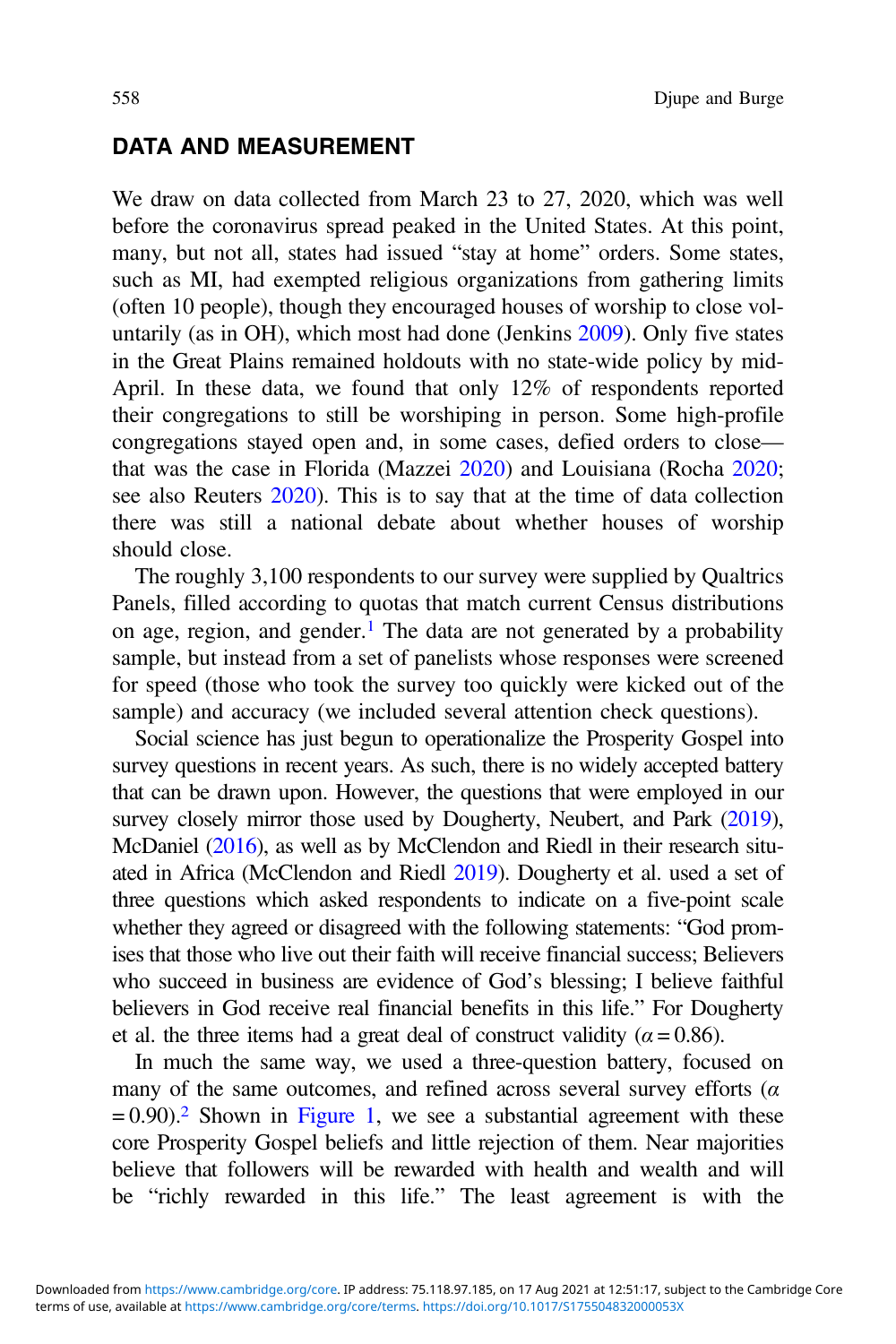<span id="page-7-0"></span>

FIGURE 1. Distribution of Prosperity Gospel beliefs Source: 2020 Religion and C19 Survey

belief that God will give you the material things you want—"name it and claim it"—but the notion is still favored by 41% of the sample. Less than 30% of the sample rejects these beliefs. Simply put, the Prosperity Gospel is incredibly popular.

As Bowler [\(2018](#page-18-0), 5) has argued, "The prosperity gospel cannot be conflated with fundamentalism, pentecostalism, evangelicalism, the religious right, the so-called black church, or any of the usual suspects (though it certainly overlaps with each)." While it would be easy to assume that the Prosperity Gospel has no place in mainline Protestantism, it is important to note that the Gospel of Wealth had its roots there (Bowler [2018](#page-18-0), 31–32). Norman Vincent Peale, the author of "The Power of Positive Thinking," was himself a pastor of a mainline Presbyterian church (George [2019](#page-19-0)). We likewise find that Prosperity Gospel beliefs are spread across American religious traditions in relatively high and not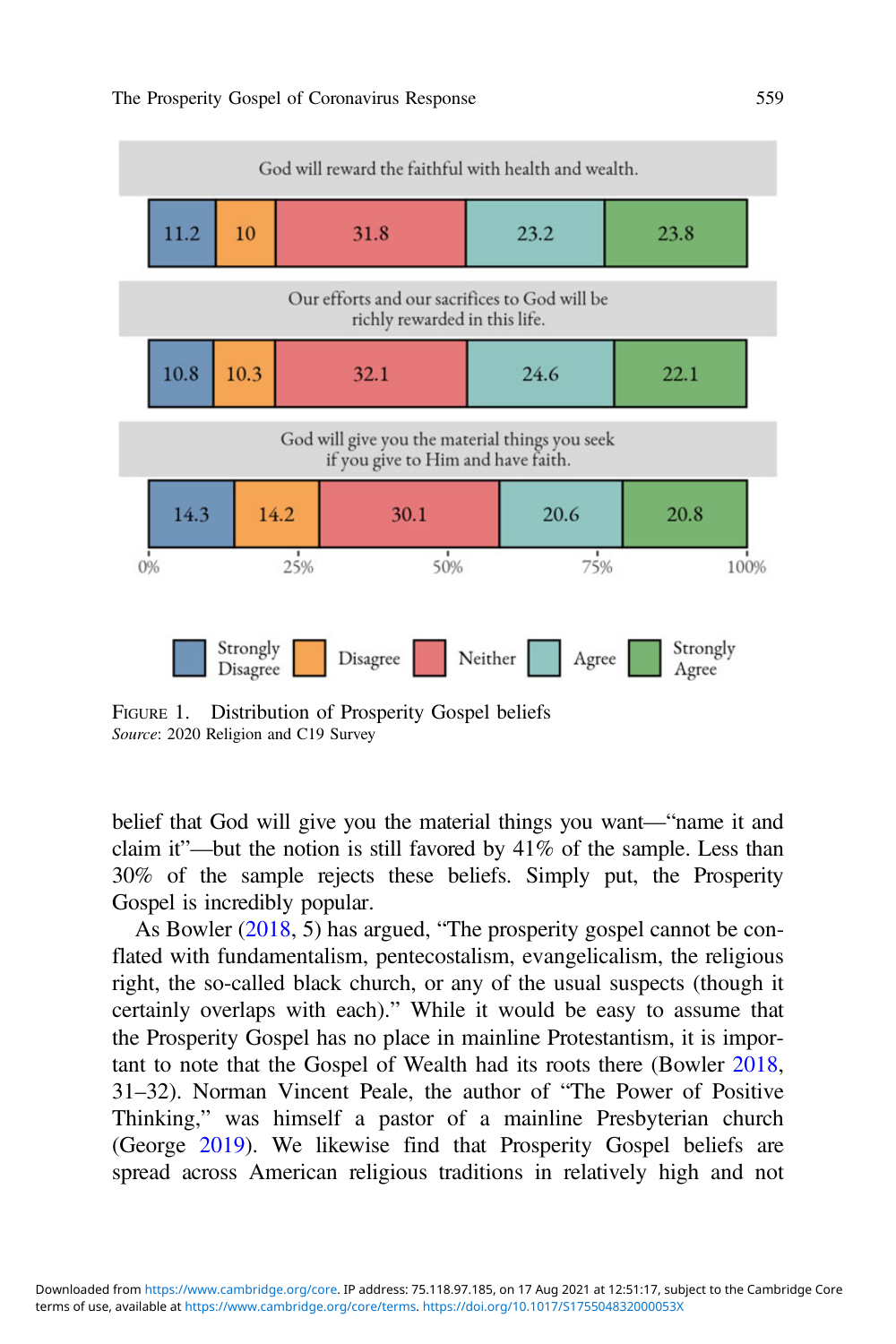terribly distinctive concentrations. The only religious group with demonstrably low values is the religious nones (see Appendix Figure A1).

Moreover, the Prosperity Gospel is spread across American politics as well. As we show in Appendix Figures A2 and A3, Republicans do have a stronger concentration of Prosperity Gospel views (hovering around 0.65 on a 0–1 scale), but Democrats are not far behind (at 0.59) and are indistinguishable from the sample mean. Only independents show less commitment to Prosperity, which is partly a function of the high rate of religious nones among their ranks. Even when we control for religious tradition, though, independents (including partisan leaners) still score lower on the Prosperity Gospel scale.

One key strategy of ours is to assess whether relationships with the Prosperity Gospel are simply masking partisan reactions by interacting partisanship (3-point scale; partisans include leaners) with the Prosperity Gospel scale. We do this for two reasons. First, partisanship appears to be the 800-pound gorilla in American politics, driving everything from economic beliefs (Enns, Kellstedt, and McAvoy [2012\)](#page-19-0) to religious behavior (e.g., Hout and Fischer [2002;](#page-19-0) Djupe et al. [2018](#page-19-0); Margolis [2018\)](#page-20-0). The default expectation is that reactions to the coronavirus will simply warp to fit the interests of the parties. Second, public officials and commentators, such as the president and Fox News, have been explicitly claiming that the coronavirus response is the Democrat's "new hoax" and the hysteria is a Democratic ploy to hurt Trump (e.g., Dale [2020;](#page-19-0) Harvey [2020\)](#page-19-0). This view was widely repeated, including by a Virginia pastor who eventually succumbed to the virus (Palmer [2020](#page-20-0)).

#### RESULTS

Our dependent variables are depicted in [Figure 2.](#page-9-0) Though there is some variation, most of all respondents (86%) agreed that the coronavirus is a major threat. Even so, many (43%) believe that the hysteria over the pandemic is politically motivated. Given the widespread elite rhetoric making this point, especially early in the spread across the United States, it is no surprise to find it heavily tilted to the right.

Coronavirus protection measures clashed with First Amendment liberties, with some congregations remaining open because, in the words of one megachurch pastor in LA, "The church is the last force resisting the Antichrist" (Reuters [2020\)](#page-20-0). If evil lurks and people rely on the church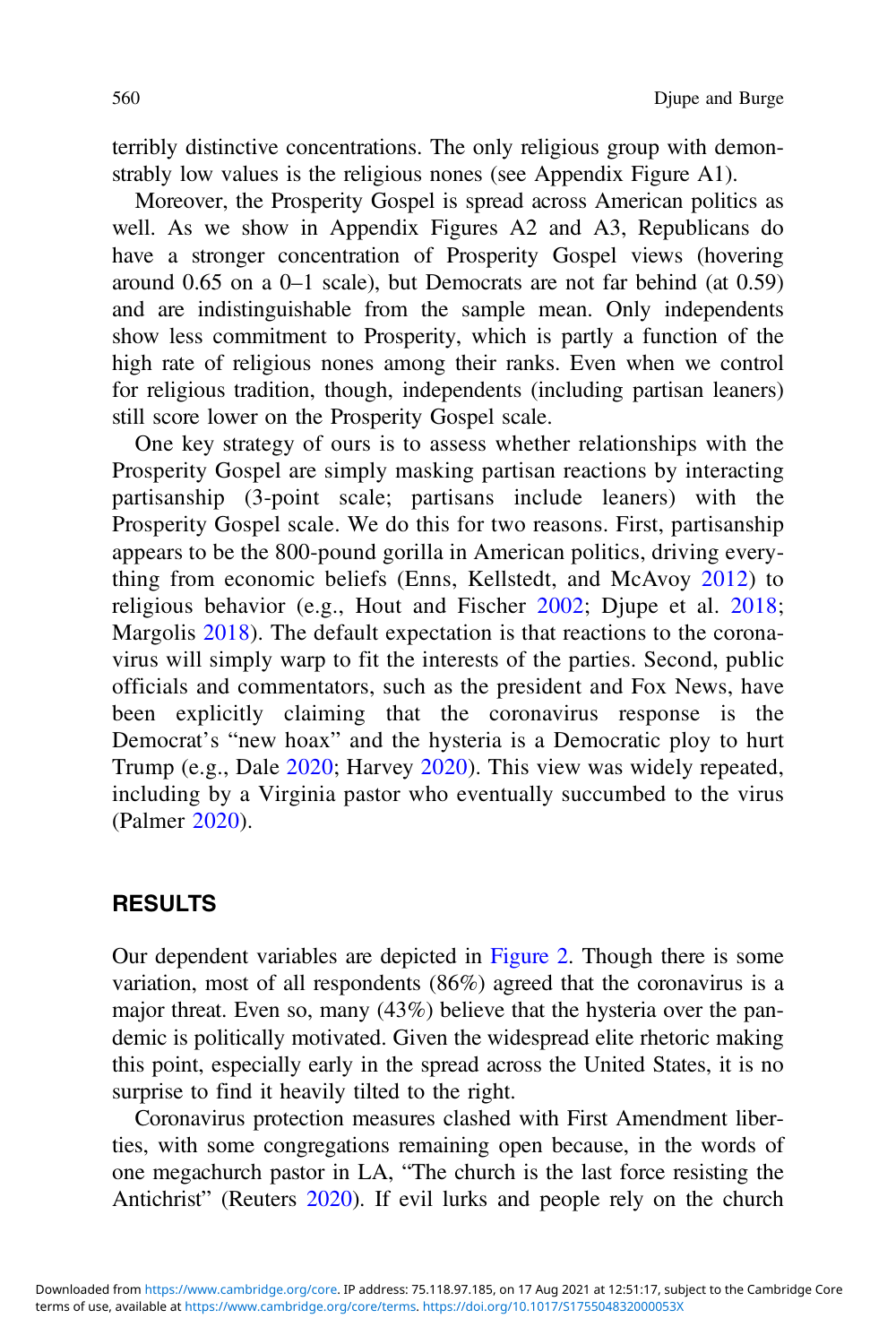#### <span id="page-9-0"></span>The Prosperity Gospel of Coronavirus Response 561



FIGURE 2. Distribution of perceptions of the coronavirus and its potential response Source: 2020 Religion and C19 Survey

as the instrument of their protection, we would expect Prosperity Gospelers to favor staying open and to urge defiance of government orders to close. Figure 2 shows that 28% agree that houses of worship should stay open. A random half of the sample was given the additional words "even if more people die as a result." While support did drop overall as a result of this treatment, the difference was small and not significant—people appear well aware of the consequences.

The survey went one step further and anticipated the current skirmishes, asking: "If the government tells us to stop gathering in person for worship I would want my congregation to defy the order." A defiant stance is not common, but neither is it absent—22% agree/strongly agree. We also embedded an experiment here, substituting "The Trump Administration" for "The government" in half the cases, though again it made no difference to support overall.

We also include two measures that we believe are linked closely to pandemic politics—social trust and belief that we are entering the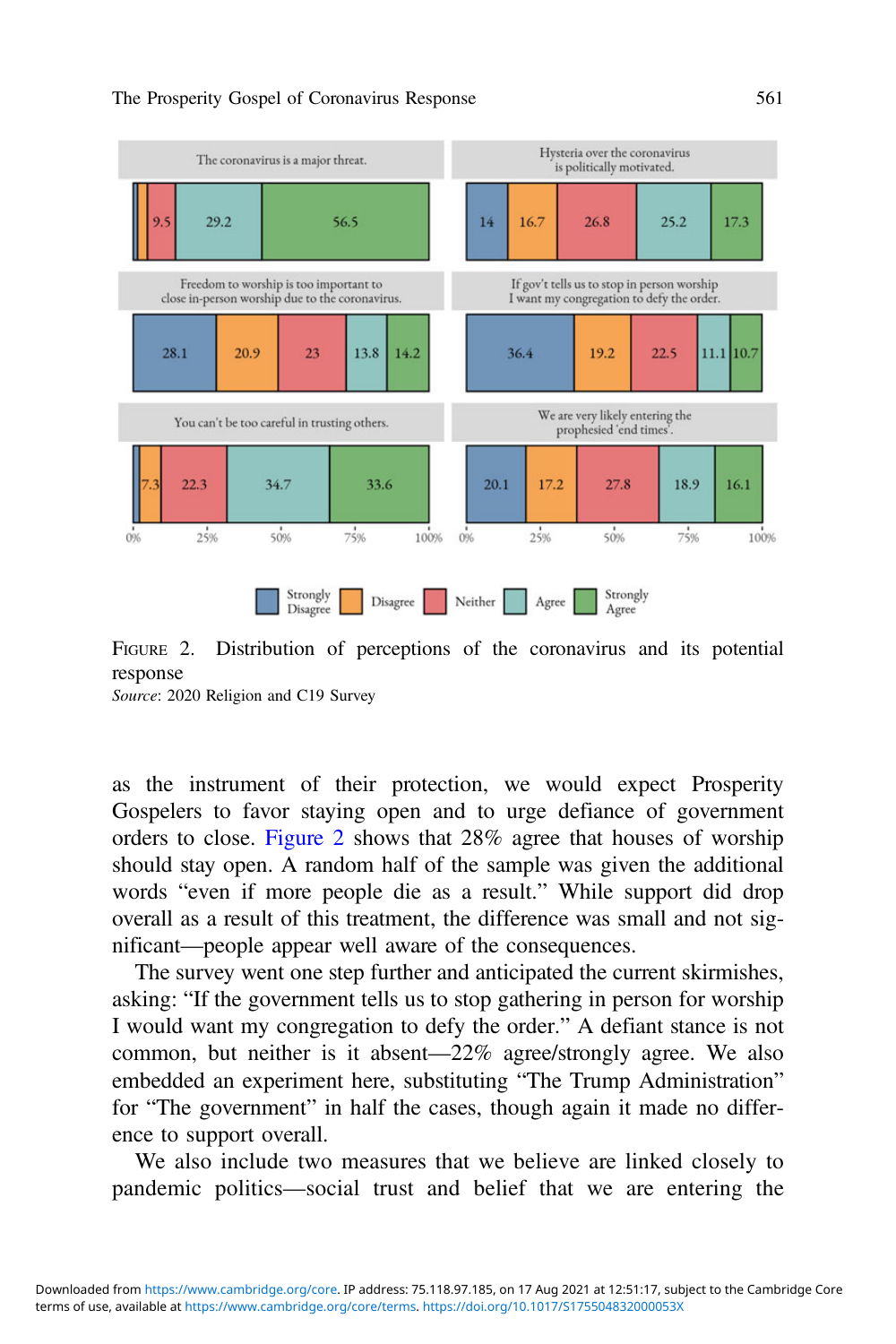"prophesied 'end times'." In many ways, pandemic politics are massive collective action games. The individually rational course of action is to continue on as normal, even though that may greatly help spread the virus through the population. Clearly, government action is a necessity for "flattening the curve," which could be hampered if there is little trust in government and each other (e.g., see ID—Coyne [2020\)](#page-19-0). Americans have a high level of distrust, as expected, as 68% agreed that, "You can't be too careful in trusting others." This is may be an increase—though asked differently, the General Social Survey data in 2018 had 59% indicating that people usually or always cann't be trusted. Regardless, we expect that Prosperity Gospelers will be less trusting of others given that their problems are the result of their own sin and unbelief.

Lastly, we asked about a specific aspect of Christian theology regarding the end of the world. Some previous work has found that such beliefs affect how people think about time-dependent policy options, such as environmental protection (Guth et al. [1995;](#page-19-0) Barker and Bearce [2012\)](#page-18-0). We investigate it here as a way to index how Prosperity Gospelers think about the virus as an existential threat—a mechanism which helps to tie together the other findings. Just over one-third (35%) of respondents agreed that we are entering the "prophesied 'end times'." This appears to be higher than other reports of imminent end times belief, $3$  suggesting how context-dependent this belief is.

# MODEL RESULTS

In what follows, we estimate each of the four dependent variables using the same model. Our focus of interest is an interaction term between partisanship and Prosperity Gospel beliefs. Again, our intention is to ensure that Prosperity Gospel beliefs cut across partisan lines in equivalent ways, providing greater confidence in the results, and to look for evidence that Prosperity Gospel affects Republicans at lower rates. [Figure 3](#page-11-0) contains these results. The models (coefficients and fit statistics are available in Appendix Table A1) also include religious traditions, worship attendance, race, age, gender, and education (the Appendix contains full variable coding). We also decided to square the Prosperity Gospel measure, which allows for non-linear relationships to emerge. For instance, it is possible that only at particularly high (or low) levels of belief do differences emerge. It is important to note that this does not change the estimated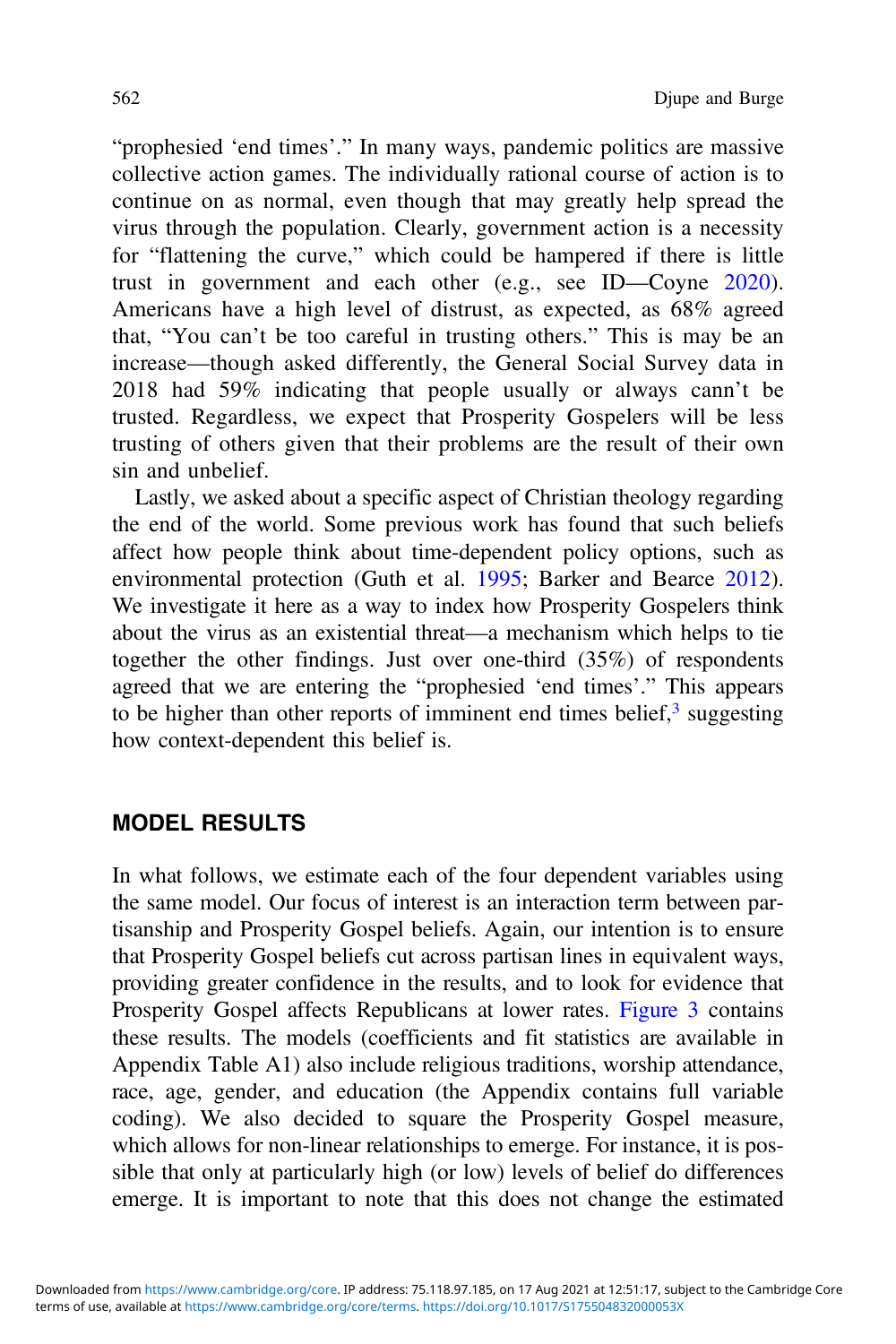<span id="page-11-0"></span>

Freedom to worship is too important to close in-person worship due to the coronavirus





FIGURE 3. The interactive effect of Prosperity Gospel beliefs by partisanship on coronavirus threat and responses

Source: 2020 Religion and C19 Survey

Note: Comparison of any two confidence intervals is equivalent of a 90% test of significance at the point of overlap

effect size, it merely allows for different shapes of the slope to emerge and it could return a linear slope.

### Coronavirus Threat

As noted, there is considerable agreement that the coronavirus is a threat, which means the difference is primarily binary—whether the respondent agrees or strongly agrees. Given the messaging from conservatives and inaction from many Republican governors in the early months of the outbreak, it is no surprise that independents and Republicans are less likely to strongly agree that the virus is a threat, though they still average "agree." Regardless, belief in the Prosperity Gospel boosts a sense of threat from the virus for each partisan group. And our expectation of an accelerating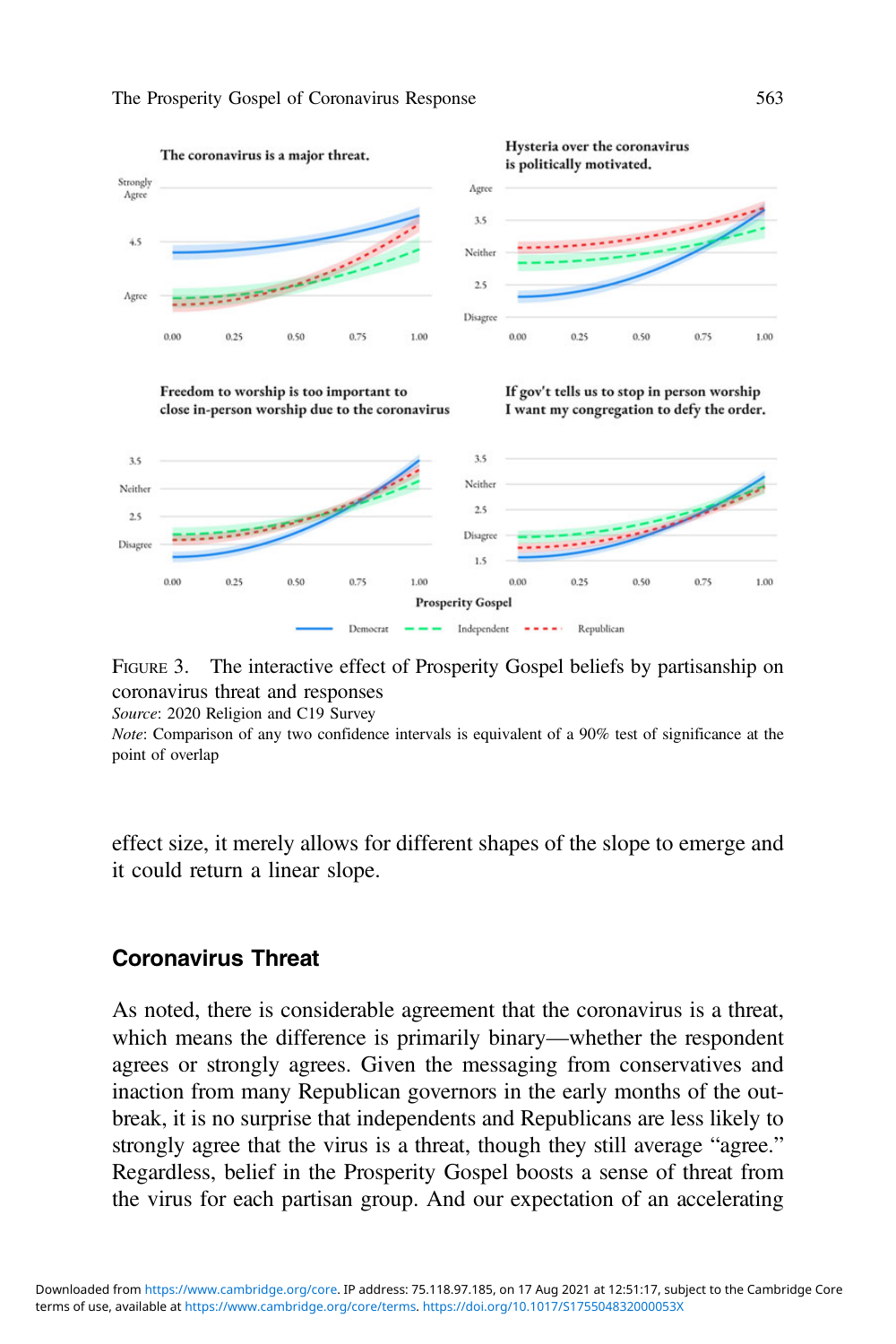effect with higher Prosperity belief finds support. The effect is insignificant until roughly the midpoint of the scale. Moreover, the effect is greatest among Republicans, whose sense of threat climbs to equal that held by Democratic Prosperity Gospel believers.

# Politicized Hysteria

The threat relationships just discussed do not mean that the threat is viewed in the same way. We expect that Prosperity Gospelers will view threats in an agentic way—that is, they see problems as the result of human action and inaction, sins of commission and omission. In this case, we expect that they will see the coronavirus hysteria as politically motivated, which is what [Figure 3](#page-11-0) shows. Surely as a result of elite communication, Republicans are more likely than Democrats to believe this, but all three partisan groups shift their views based on their Prosperity Gospel beliefs. Higher levels of belief are linked to more agreement that the hysteria was politically motivated. And, again, the effects gain in strength with greater Prosperity Gospel beliefs. It is astounding to see that Democratic Prosperity Gospelers are more likely to agree that the hysteria was politically motivated than many Republicans. Prosperity Gospelers truly stand alone in their degree of agreement with this conspiracy theory.

# Keep the Churches Open

The bottom panels of [Figure 3](#page-11-0) highlight the positive effect that Prosperity beliefs have on support for keeping the churches open. The left panel shows the priority of freedom of worship despite the coronavirus, while the right panel gauges support for defying ( potential) government orders to close. Neither of these positions occasions considerable support, but, in both cases, the Prosperity Gospel serves to move people from opposition to support (even if very slim in the case of government defiance). There are minor differences by partisanship. Democrats who completely reject the Prosperity Gospel are more opposed to the idea of keeping churches open, but Prosperity Democrats show the most support for keeping them open. The Democratic Party is quite diverse, perhaps nowhere as diverse as over the role of religion in society.

The rhetoric of the Prosperity Gospel suggests that only belief is necessary to attain the desired benefits. But instead, it is remarkable how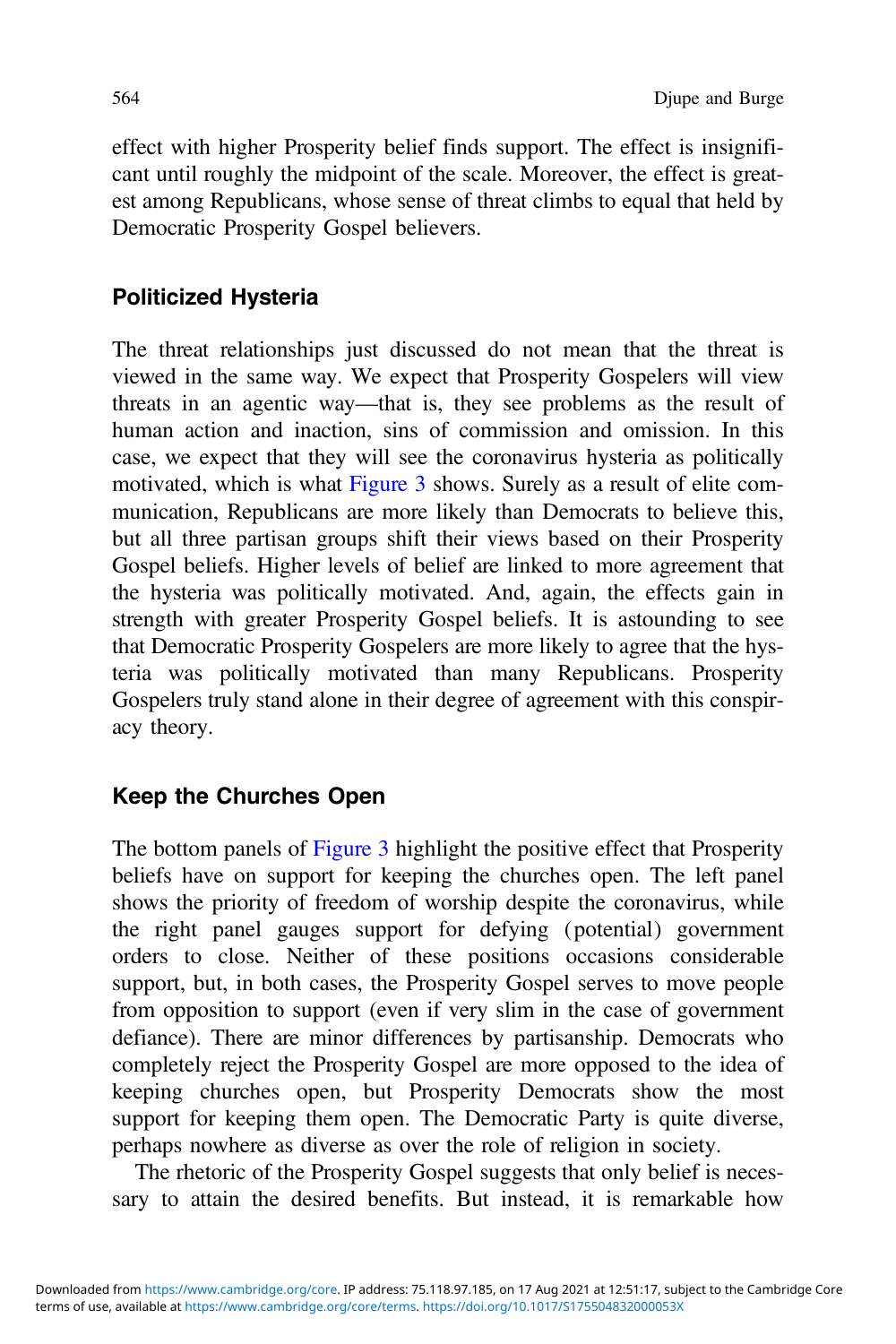believers have come to rely so heavily on intercessory agents in the Prosperity Gospel sector.<sup>[4](#page-18-0)</sup> If the church is the instrumentality of health and wealth, then it is easy to imagine supporters wanting to keep them open at almost any price. There are a number of potential explanations for this that rely on the experiential nature of Prosperity Gospel services since many are Pentecostal and believe in the necessity of laying on of hands in order to faith-heal believers (for a minority). But perhaps the simplest is that the church serves as a marker of the ingroup where "we" believers stand united against "they" unbelievers who have chosen to be poor and unhealthy by their sin and unbelief.

#### LIKELY MECHANISMS

We can find evidence for this interpretation in a variety of other relationships that signal high barriers to those outside the group (full model results are available in Appendix Table A2). For as sunny as are some proponents of the Prosperity Gospel, such as Joel Osteen, the worldviews of adherents shade considerably darker. We included a standard trust question that captures the perceived risk of relying on others, asking whether respondents agree or disagree that "You can't be too careful in trusting others." The results, shown in [Figure 4,](#page-14-0) indicate the dramatic rise in distrust that accompanies Prosperity beliefs, moving respondents by a maximum of a quarter of the scale. Only among those who reject the Prosperity Gospel are there partisan differences—Democrats are more trusting. Among full-throated supporters, Democrats are almost more distrusting than Republicans, but certainly more than independents.

It is no surprise that the same distrusting orientation finds expression in how to organize social relations with respect to the church. That is, Prosperity Gospelers have much stronger exclusive orientations, which encompass social and economic cloistering with fellow religious identifiers. Exclusivity climbs more than distrust did among all partisans, though again grows the most among Democrats. Together this helps to make sense of the CNN ([2020\)](#page-18-0) interview with a woman attending in-person worship at a Prosperity Gospel megachurch outside of Cincinnati. She felt protected not just because she was "covered in Jesus' blood," but because she was attending with other "covered" believers.

Generalized distrust and religious exclusivity go hand in hand with a belief that evil exists, that it is embodied, and that it is active in the world. A belief that evil exists is common (index mean =  $0.7$  on a  $0-1$ )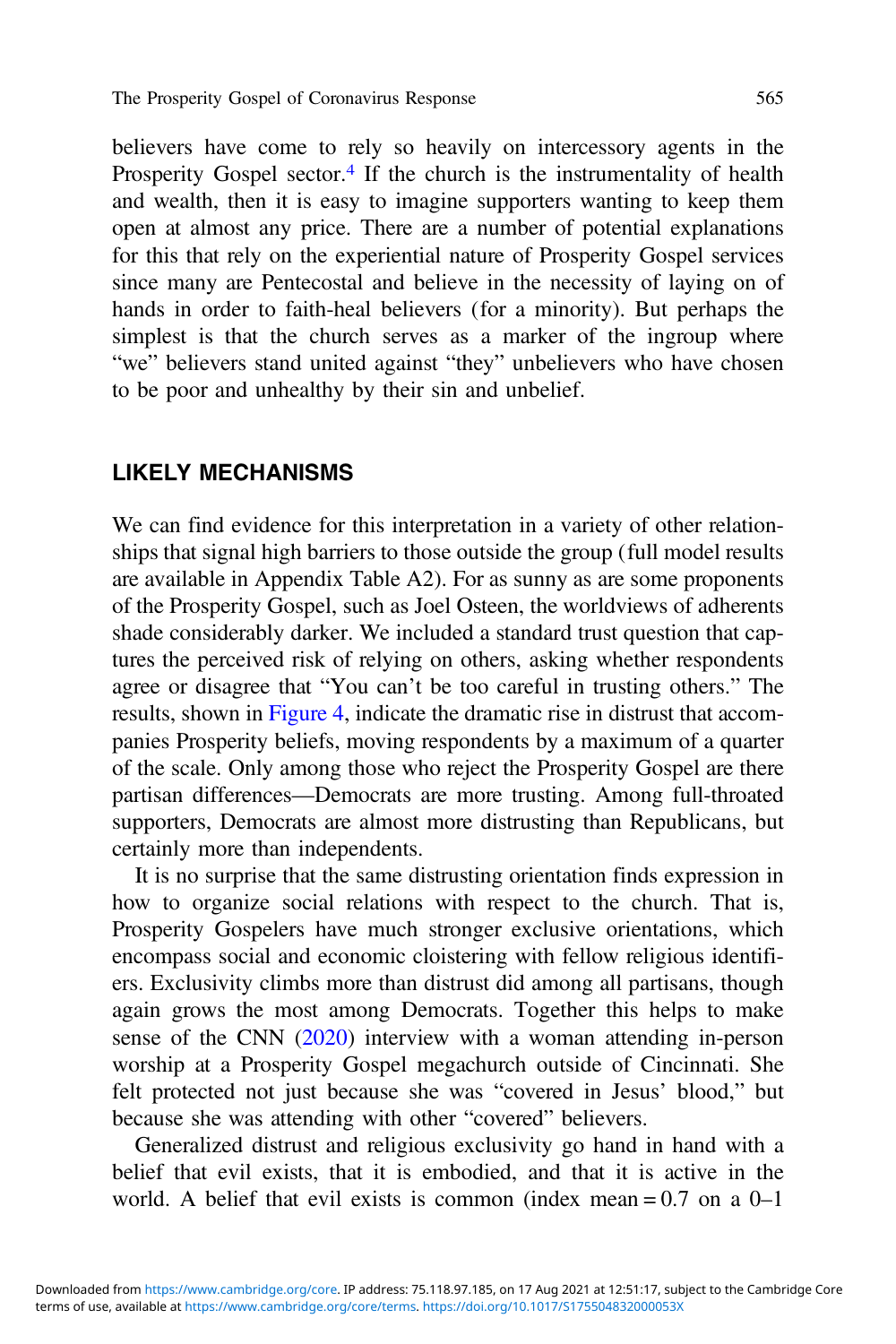<span id="page-14-0"></span>







FIGURE 4. Some likely mechanisms driving prosperity gospel responses Source: 2020 Religion and C19 Survey

Note: Comparison of any two confidence intervals is equivalent of a 90% test of significance at the point of overlap.

scale) and the only item in the scale that truly shows variation across religious traditions is whether the devil exists. In any event, Prosperity Gospelers occupy the highest end of the scale without much distinction among partisans (Republicans show greater agreement than independents.) Only among those who reject the Prosperity Gospel do partisans cleanly differentiate, with Democrats less likely to believe that evil exists.

Lastly, we examine the eschatological belief that the "end times" are near. There are many shades to beliefs about the end times, also known as judgment day, last things, and the apocalypse. In perhaps the most common form, the end times involve a battle between good and evil— Armageddon. Under this interpretation, it is no surprise to find Prosperity Gospelers much more (up to 40% more) likely to agree that, "We are very likely entering the prophesied 'end times'." As noted above, levels of this belief appear to be very high in the population at the moment, surely driven by the spread of the coronavirus. This is critical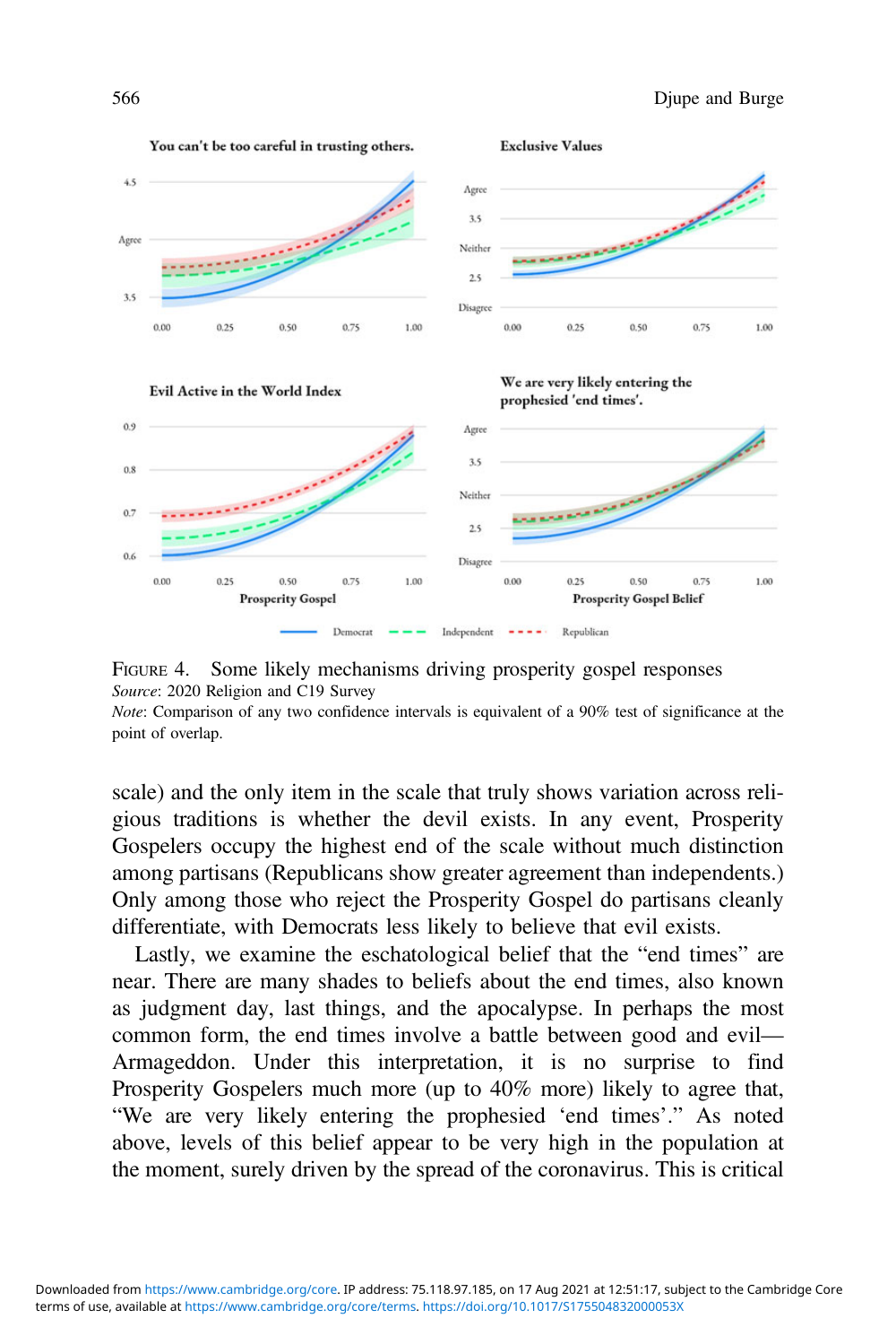because it suggests believers expect evil to be on the loose and are on the lookout for signs of the battles between good and evil.

Given these relationships, it is important to point out that Prosperity Gospel beliefs appear to be more than the sum of their parts. Prosperity Gospel beliefs are correlated with other "conservative" religious variables, such as worship attendance, literalism, and belief in evil. It is worth testing to what extent Prosperity Gospel effects can be captured with other religious variables. In Appendix Figure A4, we compare the effect size of Prosperity Gospel beliefs with and without other religious variables (religious tradition dummies were included in both specifications; see Table A3 for full model results). We used the "defy the order" and the "freedom to worship" dependent variables. Prosperity Gospel beliefs have orders of magnitude greater effects than any of the other three variables—three times greater than attendance and literalism. Belief in evil has no effect in one case (freedom to worship) and a marginally significant effect drawing down defiance. Most importantly, Prosperity retains 80% of its effect size once the other variables are added. This is strong evidence that Prosperity Gospel beliefs themselves are doing much of the work that we might otherwise ascribe to religion generally.

# DISCUSSION—THE SPECIAL ROLE OF RACE?

While race features prominently in the literature on Prosperity Gospel, up until now we have only included a control in our models for racial identity differences. But race is essential to consider at a deeper level in the public expression of religion. Despite considerable religious similarities with white evangelicals, black Protestants have diametrically opposed politics, at least in terms of partisanship (Burge and Djupe [2019\)](#page-18-0), if not necessarily on some social issues such as same-sex marriage (e.g., Sherkat, de Vries, and Creek [2010](#page-21-0)). As Shelton and Cobb ([2018\)](#page-20-0) put it, "differences across Protestant affiliations pale in comparison to structural and cultural similarities resulting from the legacy of racial discrimination and inequality" (see also Shelton and Emerson [2012](#page-21-0)).

Does race similarly condition the effects of Prosperity Gospel beliefs? We took the same models used above for two dependent variables—government defiance and freedom to worship is too important to close—and interacted Prosperity Gospel, race, and partisanship. [Figure 5](#page-16-0) shows the marginal effects of Prosperity Gospel beliefs (the full 0–1 effect) for each partisan-racial group. With some minor variation, the effects are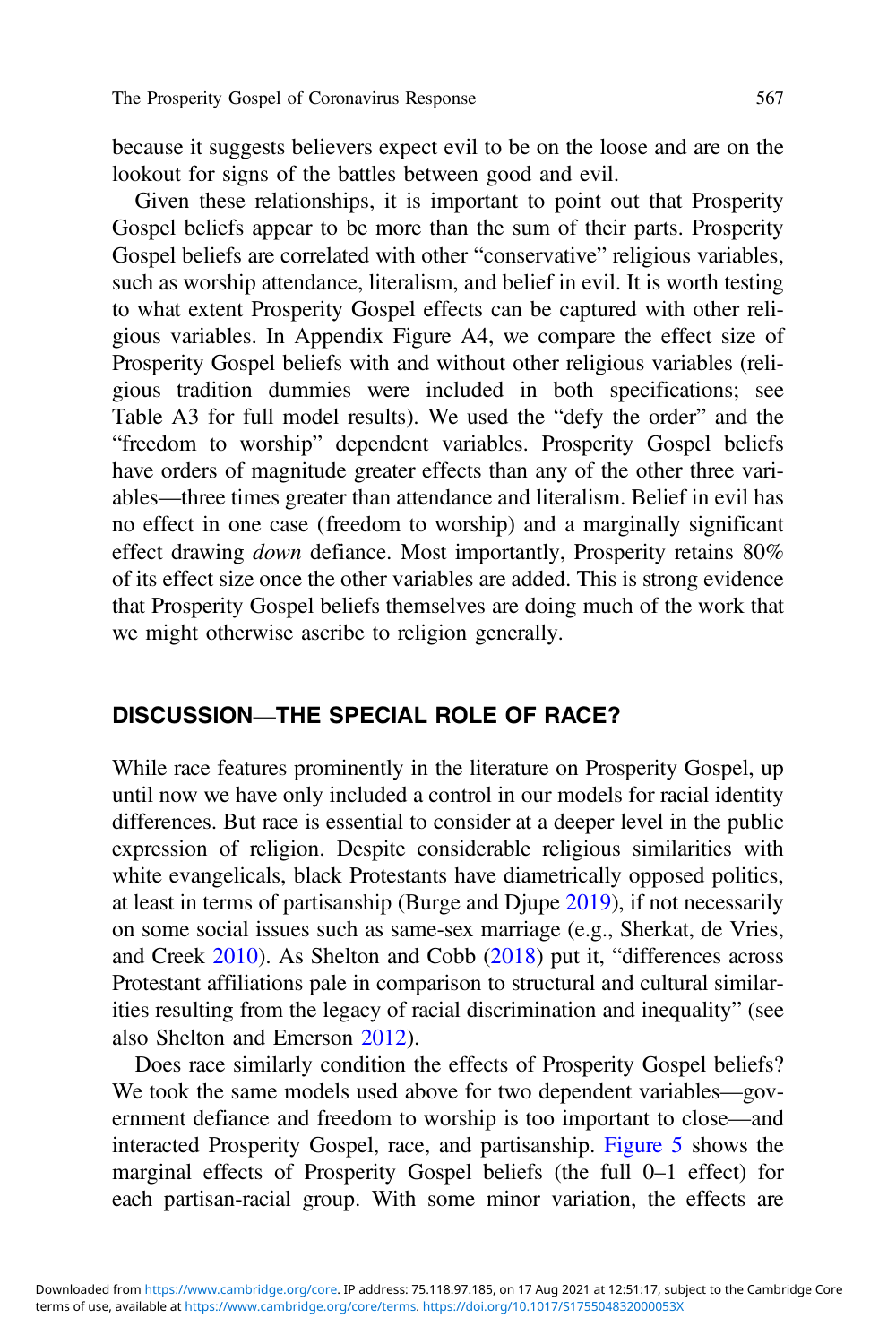<span id="page-16-0"></span>

FIGURE 5. Marginal effects of the Prosperity Gospel by race and party Source: 2020 Religion and C19 Survey

not different across groups. That is, non-white Prosperity Gospel believers have the same reaction to stay at home orders as white Prosperity Gospelers. Put another way, in this policy area Prosperity Gospel beliefs function independently of race and partisanship, the two dominant sources of variation in American politics.

It is also notable that the effects of the Prosperity Gospel are consistently lower for Republicans than Democrats. For non-whites this variation in effect is insignificant. For whites, the effect of Prosperity Gospel beliefs is significantly lower for Republicans than it is for Democrats when predicting "freedom to worship is too important to close." The difference is reasonably close to significant in the government defiance model as well. While still very large effects, these differences are telling about the communication environment of the parties. Democratic messaging does not loop in arguments that are consistent with the Prosperity Gospel, while Republican "boot straps" economic policy aligns with the individualist Prosperity approach. Moreover, Republicans have clearly aligned with the resistance movement, reinforcing what Prosperity Gospelers are hearing from religious elites.

# **CONCLUSION**

Given its rampant spread around the world (Brouwer, Gifford, and Rose [1996](#page-18-0)), including throughout the United States (Bowler [2018\)](#page-18-0), it is surprising that there is not more research on the Prosperity Gospel. Perhaps under the assumption that Prosperity largely colors economic decision-making,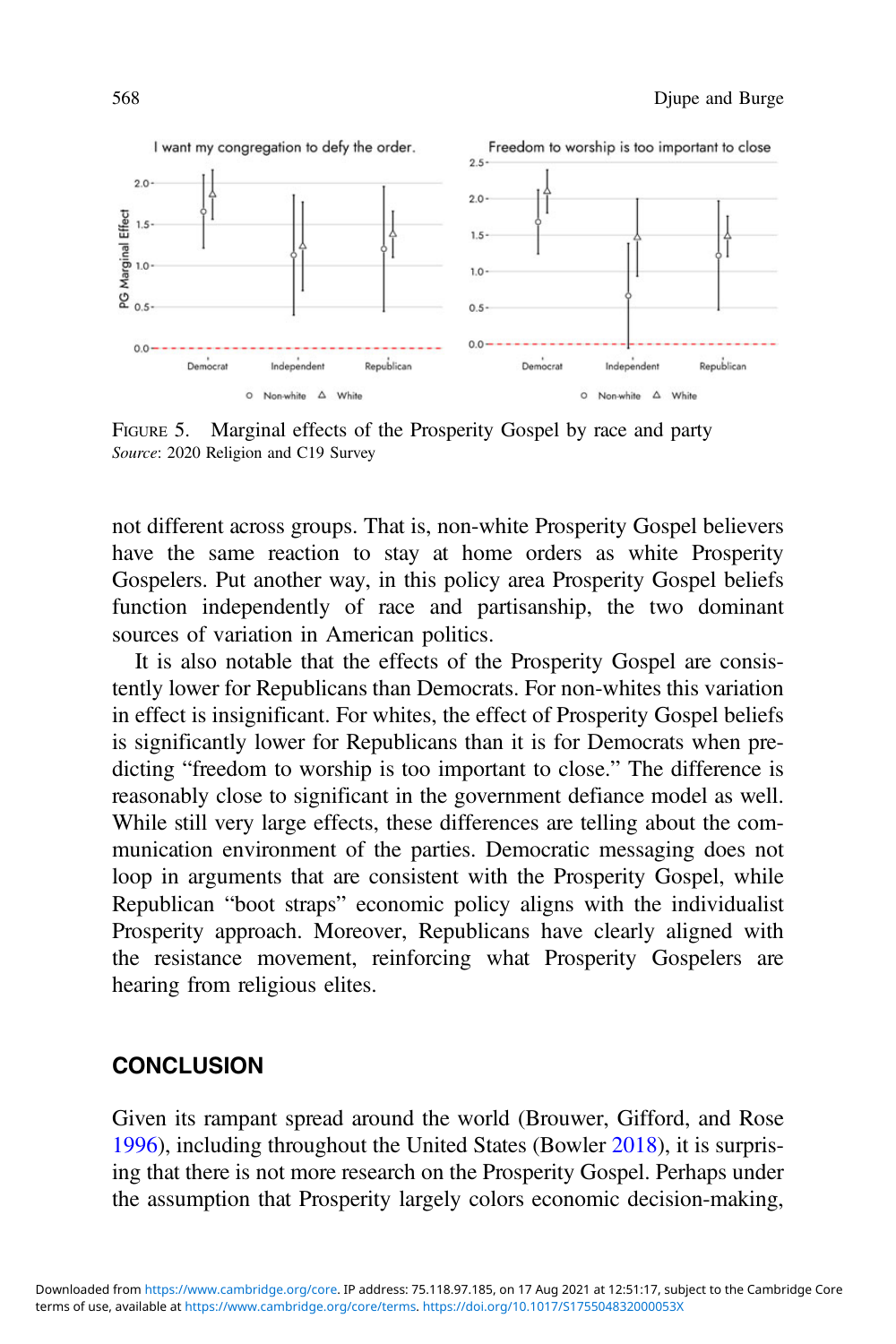previous work has focused on entrepreneurship and other economic questions (e.g., Koch [2009](#page-20-0); Beck and Gundersen [2016](#page-18-0); Dougherty, Neubert, and Park [2019;](#page-19-0) Schieman and Jung [2012](#page-20-0)). Researchers have not ignored other attitudes and behaviors (e.g., Harris-Lacewell [2007](#page-19-0); McDaniel [2016\)](#page-20-0), but the literature is small in the United States, with a special focus on African-Americans. We have attempted to show that the social effects of Prosperity Gospel beliefs are much more encompassing and deserve more of our attention.

Using the coronavirus pandemic as the context, the results suggest that Prosperity Gospel believers have particularly high barriers to working with others that may translate into dangerous behavior when coordinated social distancing is the public policy of the day. Prosperity Gospelers are no more likely to report their congregations are open but were much more likely to indicate that they were still worshiping in person.

It is surprising to find a social force that is not limited by party or race. We did not determine this by simply controlling for racial and party identification differences, but instead looked to compare effect sizes among these groups, and found them to be largely invariant. There are differences in how much each group believes the Prosperity Gospel, but when they do believe their worldview dictates a very similar reaction to the effects of the coronavirus response on their churches.

Personal behavior during the pandemic is tremendously important, given that lives are at stake and simply attending worship in person can mean dozens, even hundreds of new infections as "Patient 31" in South Korea taught us (Shin, Berkowitz, and Kim [2020\)](#page-21-0). But the relationships seen here suggest the Prosperity Gospel has much broader implications. Given that Prosperity Gospelers have such high rates of distrust, have a high belief in evil, feel religious commands to be rightly exclusionary, and appear to be imminent end times believers, we see little that is encouraging of collective action here. Indeed, the explicit rhetoric parallels the pandemic—remain socially distant from those who may share the same problems. Misery loves company and you sin by working in concert with the poor and those with health problems.

#### Supplementary material

To view supplementary material for this article, please visit [https://doi.org/](https://doi.org/10.1017/S175504832000053X) [10.1017/S175504832000053X](https://doi.org/10.1017/S175504832000053X).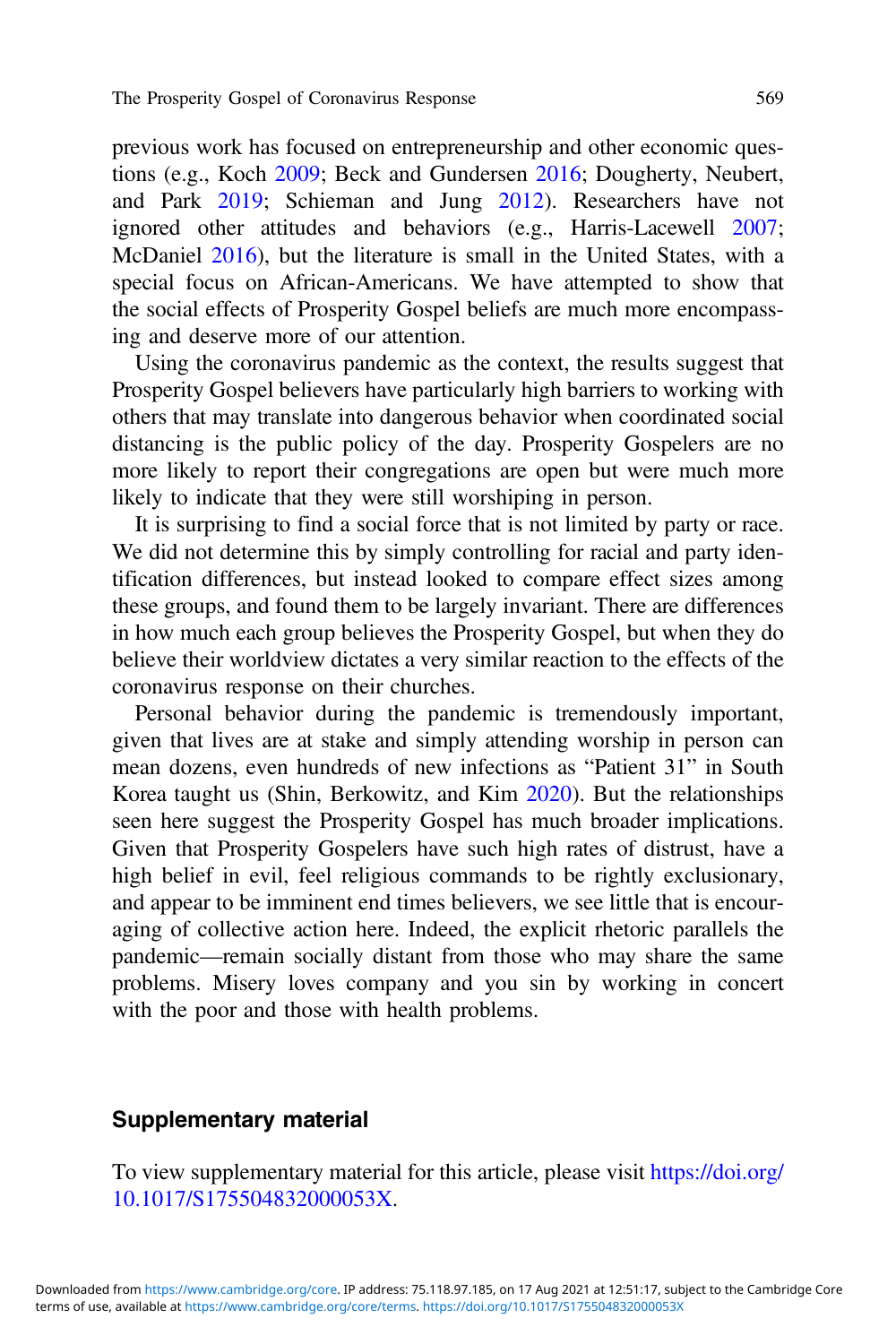#### NOTES

<span id="page-18-0"></span>1. For about one-third of the sample, there was also a quota for a Hispanic identity. The final returns were very close to the Census quotas, only missing by a percentage point or two.

2. In the first formulation, the question text was not specific enough about when and where blessings would flow from belief. For instance, we had asked, "Our efforts and our sacrifices to God will be richly rewarded." In this survey we asked, "Our efforts and our sacrifices to God will be richly rewarded in this life" (emphasis added). We formerly asked, "God will give you what you seek if you give to Him and have faith," but now ask, "God will give you the material things you seek if you give to Him and have faith" (emphasis added).

3. The estimate varies with question wording capturing the general concept of the end times. For instance, a 2012 PRRI question asked whether, "[T]he end of the world, as predicted in the Book of Revelation, will happen in your lifetime," to which 13% agreed. It varies quite radically from the figure reported in Barker and Bearce (2012), who report that 56% of Americans believe "in the Second Coming of Jesus Christ—that is, that Jesus will return to Earth someday." It also varies quite radically from reports from Pew's finding in 2010 that 41% believe that by 2050 it is probable or definite that "Jesus Christ will return." It is not clear what exactly generates the variation in response, but the variation does seem to suggest that events heighten agreement.

4. In other data collected from Protestants in 2019, we find a result that helps affirm this interpretation. Prosperity Gospelers are more likely to consider their pastor to be their public representative an index consisting of three statements: It is important to me what leaders of my religious group have to say about politics and current events; I think of my pastor as my representative to the public and government; and I have contacted my pastor with a political concern.

#### **REFERENCES**

- Barker, David C., and David H. Bearce. 2012. "End-Times Theology, the Shadow of the Future, and Public Resistance to Addressing Global Climate Change." Political Research Quarterly 66 (2): 267–279.
- Beck, Sedefka V., and Sara J. Gundersen. 2016. "A Gospel of Prosperity? An Analysis of the Relationship Between Religion and Earned Income in Ghana, the Most Religious Country in the World." Journal for the Scientific Study of Religion 55 (1): 105–129.
- Ben-Nun Bloom, Pazit, and Gizem Arikan. 2013. "Priming Religious Belief and Religious Social Behavior Affects Support for Democracy." International Journal of Public Opinion Research 25 (3): 368–382.
- Bowler, Kate. 2018. Blessed: A History of the American Prosperity Gospel. New York: Oxford University Press.
- Brouwer, Steve, Paul Gifford, and Susan D. Rose. 1996. Exporting the American Gospel: Global Christian Fundamentalism. New York: Routledge.
- Burge, Ryan. 2017. "Do Americans Believe in the Prosperity Gospel? Here's What the Data Says." Religion in Public. [https://religioninpublic.blog/2017/11/21/do-americans](https://religioninpublic.blog/2017/11/21/do-americans-believe-in-the-prosperity-gospel-heres-what-the-data-says/)[believe-in-the-prosperity-gospel-heres-what-the-data-says/](https://religioninpublic.blog/2017/11/21/do-americans-believe-in-the-prosperity-gospel-heres-what-the-data-says/) (Accessed May 25, 2020.
- Burge, Ryan P., and Paul A. Djupe. 2019. "What is a Black Protestant? Why Are They Their Own Category?" [https://religioninpublic.blog/2019/06/24/what-is-a-black](https://religioninpublic.blog/2019/06/24/what-is-a-black-protestant-why-are-they-their-own-category/)[protestant-why-are-they-their-own-category/](https://religioninpublic.blog/2019/06/24/what-is-a-black-protestant-why-are-they-their-own-category/) (Accessed May 25, 2020).
- Burke, Daniel. 2020. "Police Arrest Florida Pastor for Holding Church Services Despite Stay-at-Home Order." CNN. March 30. [https://www.cnn.com/2020/03/30/us/florida](https://www.cnn.com/2020/03/30/us/florida-pastor-arrested-river-church/index.html)[pastor-arrested-river-church/index.html](https://www.cnn.com/2020/03/30/us/florida-pastor-arrested-river-church/index.html).
- CNN. 2020. "Despite Warnings, Churchgoers Explain Why They're Still Going to Services." [https://www.cnn.com/videos/us/2020/04/04/ohio-church-service-covid-19](https://www.cnn.com/videos/us/2020/04/04/ohio-church-service-covid-19-pandemic-tuchman-pkg-ac360-vpx.cnn) [pandemic-tuchman-pkg-ac360-vpx.cnn](https://www.cnn.com/videos/us/2020/04/04/ohio-church-service-covid-19-pandemic-tuchman-pkg-ac360-vpx.cnn).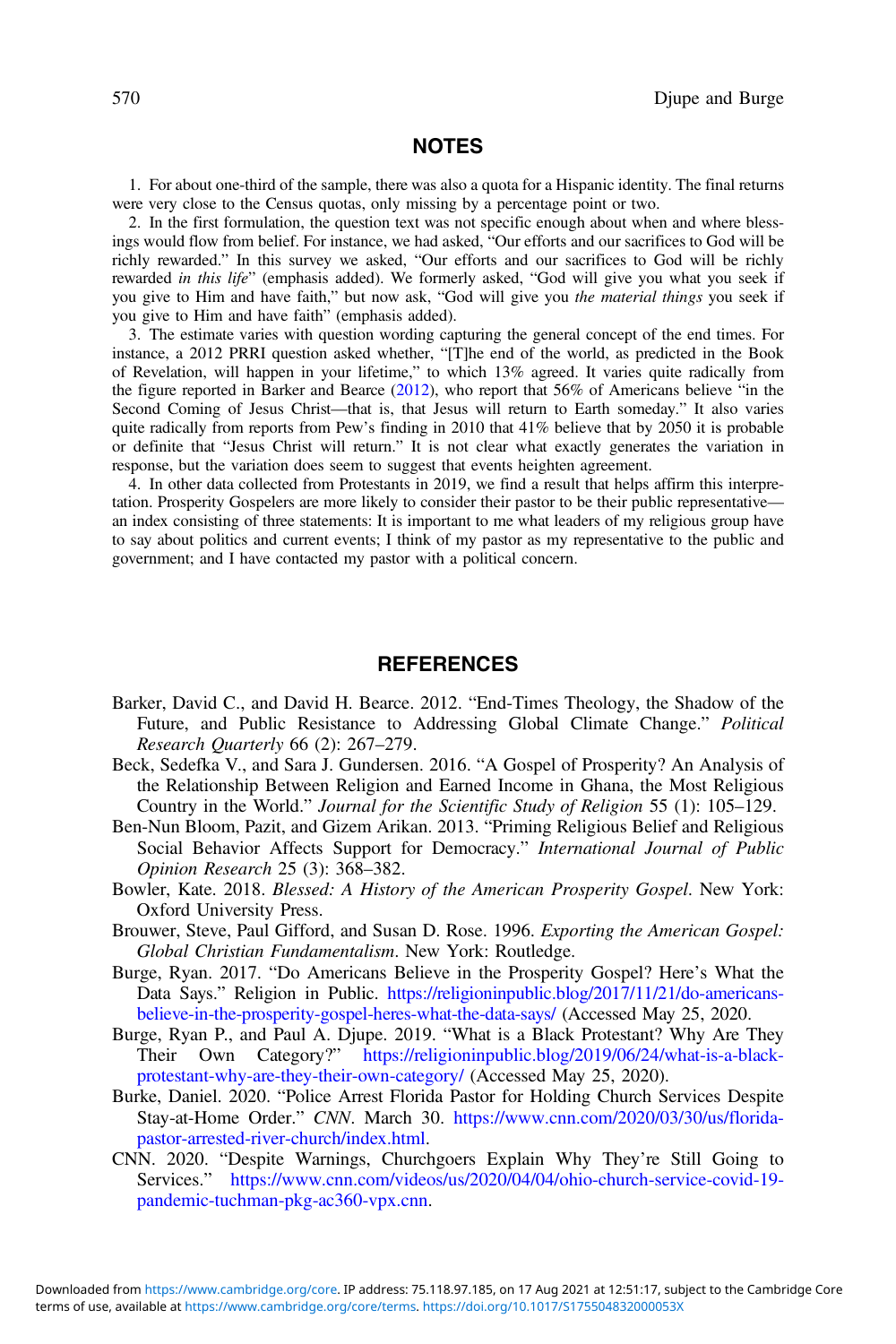- <span id="page-19-0"></span>Coyne, Marley. 2020. "In Idaho, Lawmakers Flout Stay-At-Home Requirements—And Encourage Others To Follow Suit." [https://www.forbes.com/sites/marleycoyne/2020/](https://www.forbes.com/sites/marleycoyne/2020/04/07/in-idaho-lawmakers-flout-stay-at-home-requirements--and-encourage-others-to-follow-suit/%236daa4be120cc) [04/07/in-idaho-lawmakers-flout-stay-at-home-requirements--and-encourage-others-to](https://www.forbes.com/sites/marleycoyne/2020/04/07/in-idaho-lawmakers-flout-stay-at-home-requirements--and-encourage-others-to-follow-suit/%236daa4be120cc)[follow-suit/#6daa4be120cc](https://www.forbes.com/sites/marleycoyne/2020/04/07/in-idaho-lawmakers-flout-stay-at-home-requirements--and-encourage-others-to-follow-suit/%236daa4be120cc).
- Dale, Daniel. 2020. "Fact Check: Trump Tries to Erase the Memory of Him Downplaying the Coronavirus." March 17. [https://www.cnn.com/2020/03/17/politics/fact-check](https://www.cnn.com/2020/03/17/politics/fact-check-trump-always-knew-pandemic-coronavirus/index.html)[trump-always-knew-pandemic-coronavirus/index.html](https://www.cnn.com/2020/03/17/politics/fact-check-trump-always-knew-pandemic-coronavirus/index.html).
- Djupe, P.A., J.R. Neiheisel, and A.E. Sokhey 2018. "Reconsidering the Role of Politics in Leaving Religion – The Importance of Affiliation." American Journal of Political Science 62(1):161–175.
- Dougherty, K. D., M. J. Neubert, and J. Z Park. 2019. "Prosperity Beliefs and Value Orientations: Fueling or Suppressing Entrepreneurial Activity." Journal for the Scientific Study of Religion 58: 475–493.
- Eckberg, D., and T. J. Blocker. 1989. "Varieties of Religious Involvement and Environmental Concerns: Testing the Lynn White Thesis." Journal for the Scientific Study of Religion 28 (4): 509–517.
- Enns, P. K., P. M. Kellstedt, and G. E McAvoy. 2012. "The Consequences of Partisanship in Economic Perceptions." Public Opinion Quarterly 76 (2): 287-310.
- Froese, Paul, and Christopher Bader. 2010. America's Four Gods: What We Say About God and What That Says About Us. New York: Oxford University Press.
- George, C. V. 2019. God's Salesman: Norman Vincent Peale and the Power of Positive Thinking. New York: Oxford University Press.
- Guth, James L., John C. Green, Lyman A. Kellstedt, and Corwin E. Smidt. 1995. "Faith and the Environment: Religious Beliefs and Attitudes on Environmental Policy." American Journal of Political Science 39 (2): 364–382.
- Guth, James L., Lyman A. Kellstedt, Corwin E. Smidt, and John C. Green. 1993. "Theological Perspectives and Environmentalism among Religious Activists." Journal for the Scientific Study of Religion 32 (4): 373–382.
- Harris-Lacewell, Melissa V. 2007. "From Liberation to Mutual Fund: Political Consequences of Differing Conceptions of Christ in the African American Church." In From Pews to Polling Places: Faith and Politics in the American Religious Mosaic, ed. J. Matthew Wilson. Washington, DC: Georgetown University Press, 131–160.
- Harvey, Josephine. 2020. "Rush Limbaugh Claims Health Experts Are Hillary Clinton Allies Trying To Hurt Trump." April 7. [https://www.huffpost.com/entry/rush](https://www.huffpost.com/entry/rush-limbaugh-fauci-trump-coronavirus-conspiracy_n_5e8cfc45c5b6e1a2e0fb746e)[limbaugh-fauci-trump-coronavirus-conspiracy\\_n\\_5e8cfc45c5b6e1a2e0fb746e.](https://www.huffpost.com/entry/rush-limbaugh-fauci-trump-coronavirus-conspiracy_n_5e8cfc45c5b6e1a2e0fb746e)
- Hout, M, and Fischer C 2002. "No Religious Preference: Politics and Generations." American Sociological Review 67(2):165–190.
- Jelen, Ted G., and Clyde Wilcox. 1990. "Denominational Preference and the Structure of Political Tolerance." Sociological Analysis 51 (1): 69–80.
- Jelen, Ted G., and Clyde Wilcox. 1991. "Religious Dogmatism Among White Christians: Causes and Effects." Review of Religious Research 33 (1): 32–46.
- Jenkins, J. 2009. "See which states have religious exemptions in their stay-at-home orders." https://religionnews.com/2020/04/09/see-which-states-have-religious-exemptions-intheir-stay-at-home-orders/ April 9.
- Johnson, Christine. 2014. "FaithWords Celebrates 10 Years of 'Your Best Life Now.'" Christian Retailing. [https://www.christianretailing.com/index.php/newsletter/latest/](https://www.christianretailing.com/index.php/newsletter/latest/27354-faithwords-celebrates-10-years-of-your-best-life-now) [27354-faithwords-celebrates-10-years-of-your-best-life-now.](https://www.christianretailing.com/index.php/newsletter/latest/27354-faithwords-celebrates-10-years-of-your-best-life-now)
- Johnson, K. A., Y. J. Li, A. B. Cohen, and M. A Okun. 2013. "Friends in High Places: The Influence of Authoritarian and Benevolent god-Concepts on Social Attitudes and Behaviors." Psychology of Religion and Spirituality 5 (1): 15–22.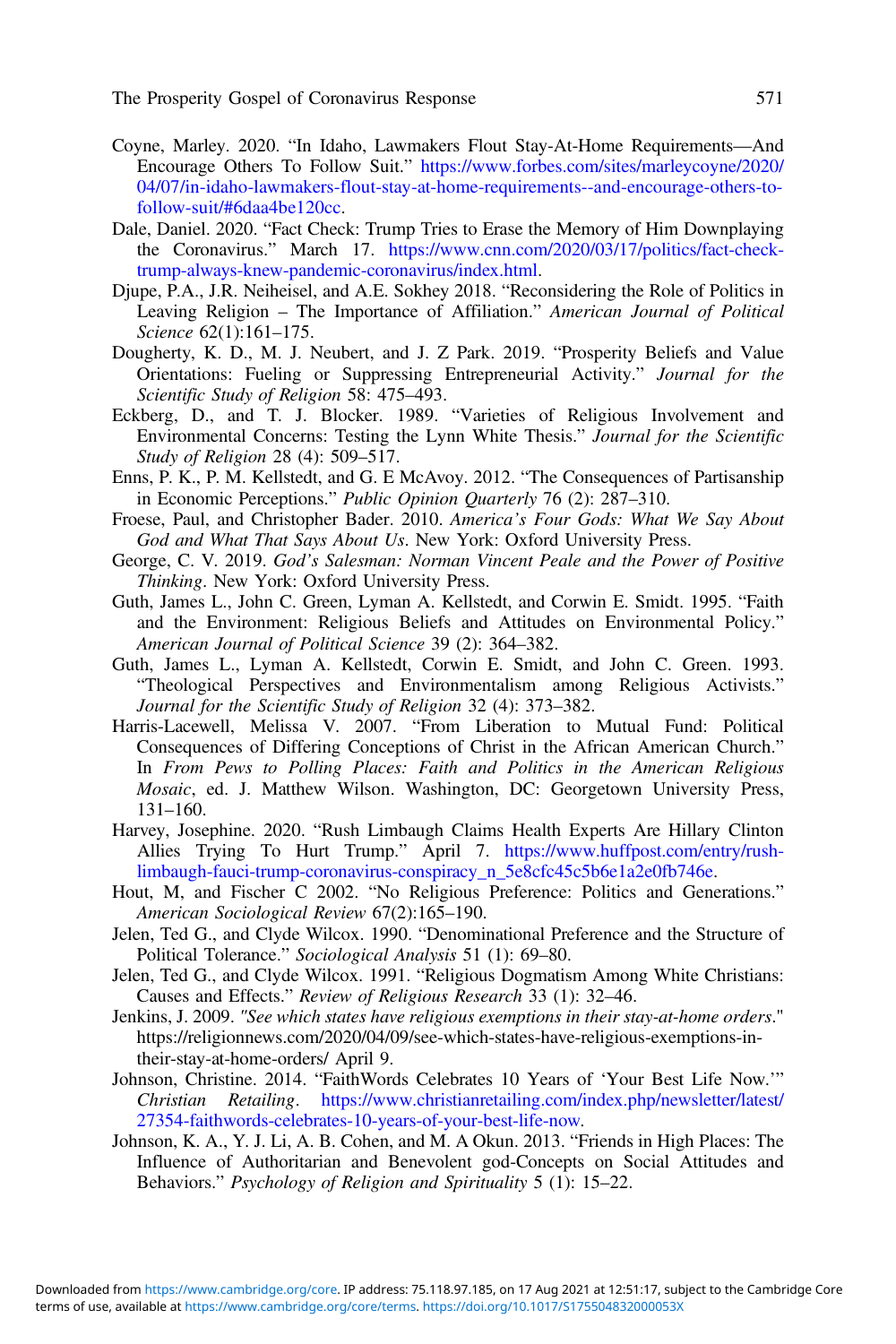- <span id="page-20-0"></span>Kaleem, Jaweed. 2020. "Megachurch pastors defy coronavirus pandemic, insisting on right to worship." Los Angeles Times. March 31. [https://www.latimes.com/world-nation/](https://www.latimes.com/world-nation/story/2020-03-31/coronavirus-megachurches-meeting-pastors) [story/2020-03-31/coronavirus-megachurches-meeting-pastors.](https://www.latimes.com/world-nation/story/2020-03-31/coronavirus-megachurches-meeting-pastors)
- Kellstedt, Lyman A., and Corwin E. Smidt. 1993. "Doctrinal Beliefs and Political Behavior: Views of the Bible." In Rediscovering the Religious Factor in American Politics, eds. David C. Leege and Lyman A. Kellstedt. Armonk, NY: M.E. Sharpe, pp. 177–198.
- Koch, Bradley A. 2009. "The Prosperity Gospel and Economic Prosperity: Race, Class, Giving, and Voting." Unpublished doctoral dissertation. Department of Sociology, Indiana University, Bloomington, IN.
- Margolis, M. 2018. From Politics to the Pews: How Partisanship and the Political Environment Shape Religious Identity. University of Chicago Press.
- Marsh, Christopher, and Artyom Tonoyan. 2009. "The Civic, Economic, and Political Consequences of Pentecostalism in Russia and Ukraine." Society 46 (6): 510–516.
- Mazzei, Patricia. 2020. "Florida Pastor Arrested After Defying Virus Orders." March 30. [https://www.nytimes.com/2020/03/30/us/coronavirus-pastor-arrested-tampa](https://www.nytimes.com/2020/03/30/us/coronavirus-pastor-arrested-tampa-florida.html)[florida.html](https://www.nytimes.com/2020/03/30/us/coronavirus-pastor-arrested-tampa-florida.html).
- McClendon, Gwyneth H., and Rachel Beatty Riedl. 2019. From Pews to Politics: Religious Sermons and Political Participation in Africa. New York: Cambridge University Press.
- McDaniel, Eric L. 2016. "What Kind of Christian Are You? Religious Ideologies and Political Attitudes." Journal for the Scientific Study of Religion 55 (2): 288–307.
- Mencken, F. C., C. Bader, and E Embry. 2009. "In God We Trust: Images of God and Trust in the United States among the Highly Religious." Sociological Perspectives 52 (1): 23–38.
- Osteen, Joel. 2018. Next Level Thinking: 10 Powerful Thoughts for a Successful and Abundant Life. New York: Faithwords.
- Palmer, Ewan. 2020. "Virginia Pastor Dies from Coronavirus After Previously Saying 'Media is Pumping Out Fear' About Pandemic." March 27. [https://www.newsweek.](https://www.newsweek.com/virginia-pastor-dies-coronavirus-after-previously-saying-media-pumping-out-fear-about-pandemic-1494702) [com/virginia-pastor-dies-coronavirus-after-previously-saying-media-pumping-out-fear](https://www.newsweek.com/virginia-pastor-dies-coronavirus-after-previously-saying-media-pumping-out-fear-about-pandemic-1494702)[about-pandemic-1494702.](https://www.newsweek.com/virginia-pastor-dies-coronavirus-after-previously-saying-media-pumping-out-fear-about-pandemic-1494702)
- Reno, R. R. 2020. "Keep the Churches Open." First Things. [https://www.firstthings.com/](https://www.firstthings.com/web-exclusives/2020/03/keep-the-churches-open) [web-exclusives/2020/03/keep-the-churches-open.](https://www.firstthings.com/web-exclusives/2020/03/keep-the-churches-open)
- Reuters. 2020. "The Americans Defying Palm Sunday Quarantines: 'Satan's Trying to Keep Us Apart'." [https://www.nytimes.com/reuters/2020/04/04/us/04reuters-health](https://www.nytimes.com/reuters/2020/04/04/us/04reuters-health-coronavirus-usa-palmsunday.html)[coronavirus-usa-palmsunday.html.](https://www.nytimes.com/reuters/2020/04/04/us/04reuters-health-coronavirus-usa-palmsunday.html)
- Rocha, Abby. 2020. "Central Church Hosts More than 1,800 People Amid Covid-19 Outbreak." March 22. [https://www.brproud.com/health/coronavirus/central-church](https://www.brproud.com/health/coronavirus/central-church-hosts-1800-people-amid-covid-19-outbreak/)[hosts-1800-people-amid-covid-19-outbreak/](https://www.brproud.com/health/coronavirus/central-church-hosts-1800-people-amid-covid-19-outbreak/).
- Rosin, Hanna. 2009. "Did Christianity Cause the Crash?" Atlantic. December 2009. [http://](http://www.theatlantic.com/magazine/archive/2009/12/did-christianity-cause-the-crash/307764/) [www.theatlantic.com/magazine/archive/2009/12/did-christianity-cause-the-crash/307764/.](http://www.theatlantic.com/magazine/archive/2009/12/did-christianity-cause-the-crash/307764/)
- Schieman, Scott, and Jong Hyun Jung. 2012. "'Practical Divine Influence': Socioeconomic status and Belief in the Prosperity Gospel." Journal for the Scientific Study of Religion 51 (4): 738–756.
- Seipel, Brooke. 2020. "Louisiana Church Expecting 2,000 at Easter Service Despite Coronavirus: 'Satan and a Virus Will Not Stop Us'." The Hill. April 10. [https://](https://thehill.com/homenews/news/492277-louisiana-church-expecting-2000-at-easter-service-despite-coronavirus-satan-and) [thehill.com/homenews/news/492277-louisiana-church-expecting-2000-at-easter-service](https://thehill.com/homenews/news/492277-louisiana-church-expecting-2000-at-easter-service-despite-coronavirus-satan-and)[despite-coronavirus-satan-and](https://thehill.com/homenews/news/492277-louisiana-church-expecting-2000-at-easter-service-despite-coronavirus-satan-and).
- Shelton, Jason E., and Ryon J. Cobb. 2018. "Black Reltrad: Measuring Religious Diversity and Commonality Among African Americans." Journal for the Scientific Study of Religion 56 (4): 737–764.